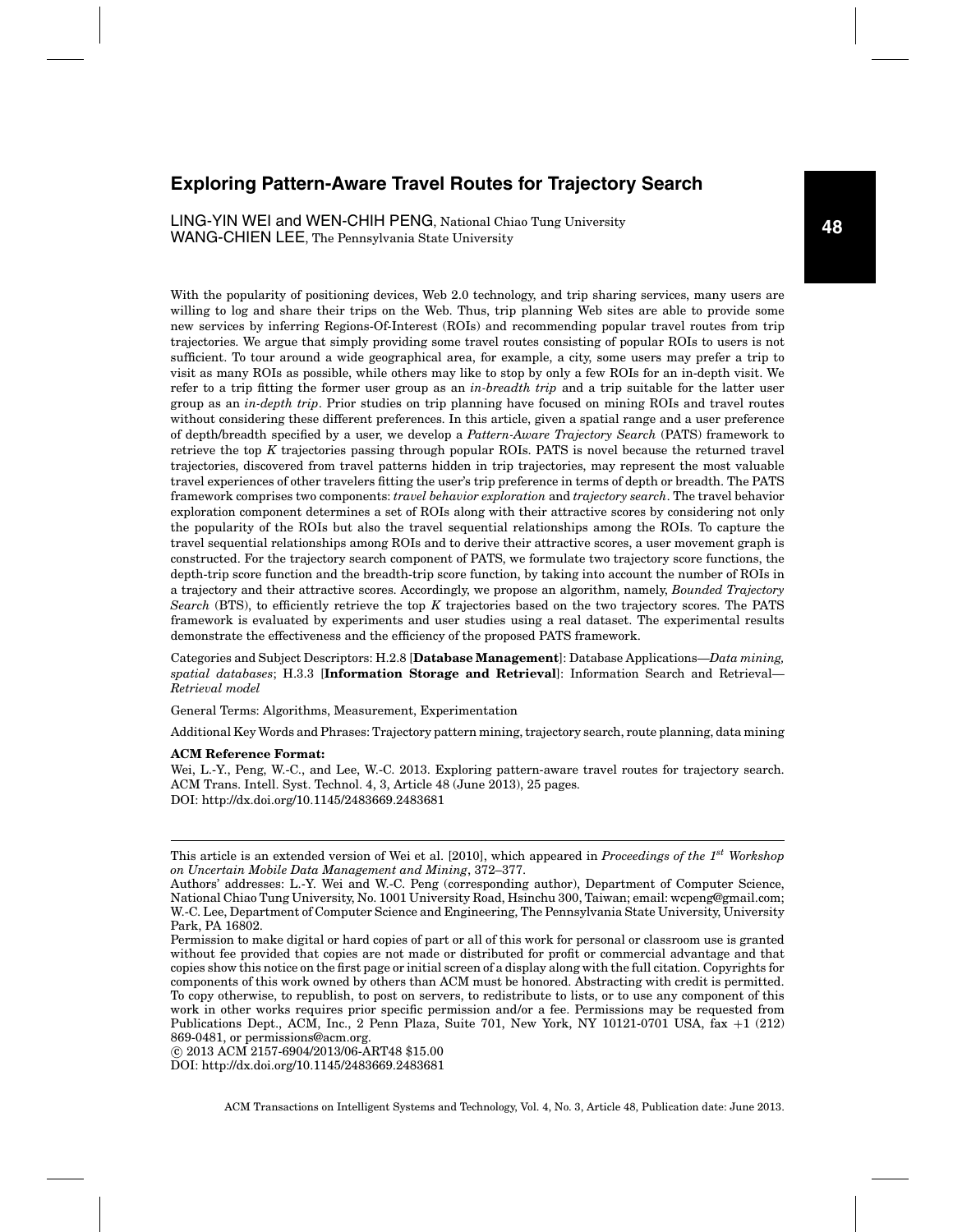### **1. INTRODUCTION**

Due to the wide availability of Global Positioning System (GPS) technology, many portable devices, such as mobile phones, navigation systems, and GPS loggers, are now location aware. Using these GPS-equipped devices, people can log and share their trajectories on the Web [CarWeb 2010; EveryTrail 2009; Bikemap 2010]. Thanks to these technological advances and the availability of trajectory data, research, and applications on trajectory data mining [Jensen et al. 2007; Li et al. 2007; Giannotti et al. 2007; Lee et al. 2007, 2008; Jeung et al. 2008a, 2008b; Zheng et al. 2008], trajectory data management [Wang et al. 2008; Lange et al. 2008; Tian et al. 2009; Cudre-Mauroux ´ et al. 2010], and trajectory search [Chen et al. 2005, 2010; Sherkat and Rafiei 2008] have attracted considerable research efforts in recent years.

Trajectory search is an essential function for many applications and Web sites, for example, EveryTrail [EveryTrail 2009], a trip sharing community. In such Web sites, users are able to share trips and connect with other travelers. By specifying a city name (e.g., Taipei) or a spatial range, a user may retrieve all trajectories that go across the spatial range or the city boundary. Trajectory search also exists in other forms. For example, by specifying a sample trajectory as a query, similar trajectories can be retrieved. Recently, an efficient algorithm for finding *K* trajectories that best connect a given set of Regions-Of-Interest (ROIs) from a trajectory dataset is proposed in Chen et al. [2010]. Nevertheless, while this pioneering work makes significant advances in trajectory search, it is constrained by the assumption that users already have a priori knowledge regarding the ROIs in the planned trajectory before the query is issued. Without this knowledge, the users may have to try out a number of different ROI sets, which is very time consuming. Without making such assumptions, in this article, we propose a trajectory search framework that comprises a number of innovative trajectory mining, ranking, and searching techniques to support efficient trajectory search.

For trip planning, a variety of trip recommendation services have been developed [Takeuchi and Sugimoto 2007; Li et al. 2008; Zheng et al. 2009b; Zheng and Xie 2011; Wei et al. 2010; Cao et al. 2010; Choudhury et al. 2010; Lu et al. 2010]. A significant amount of research efforts have focused on mining ROIs from users' travel data. In Yoon et al. [2010, 2011], travel routes are derived by specifying the start and end points as well as the duration of the trip. The studies in Choudhury et al. [2010] and Lu et al. [2010] provide another way to discover travel routes from geotagged photos shared by users. However, these travel routes only reveal the visiting sequences of ROIs without indicating the detailed routes. Additionally, users may have different preferences regarding how to tour around a city or a scenic area. To tour around a wide geographical area, for example, a city, some users may prefer a trip to visit as many ROIs as possible, while others may like to stop by only a few ROIs for an in-depth visit. We refer to a trip fitting the former user group as an *in-breadth trip* and a trip suitable for the latter user group as an *in-depth trip*. In this article, we aim to develop a service framework to search for trajectories passing through popular ROIs from archived trip trajectories. The trajectory search query is formulated as follows.

*Definition* 1.1 (*Top K Trajectory Search*). Given a trajectory dataset, a top *K* trajectory search query, specified by a spatial range and a user preference of depth/breadth, retrieves the top *K* trajectories, each of which passes through some popular ROIs within the specified spatial range, from the trajectory dataset.

For instance, a user would like to take a tour in Taipei. He/she could specify a spatial range using an online map service to cover Taipei as well as his/her preference for an in-breath or in-depth trip. In this article, we develop a *Pattern-Aware Trajectory Search*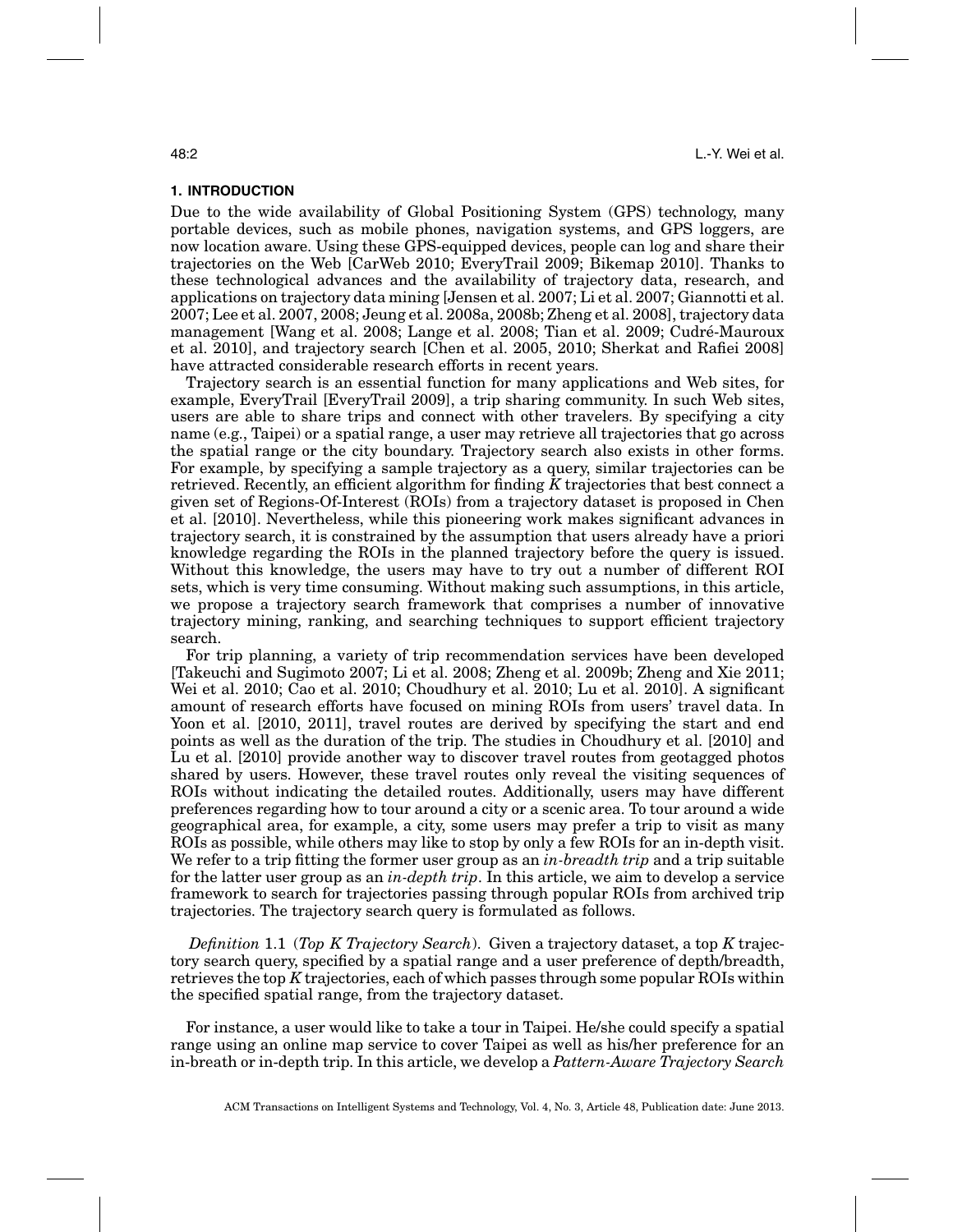

Fig. 1. An example of travel patterns.

(PATS) framework to support the aforementioned trajectory search. As its name indicates, PATS is novel because the returned trajectories, representing the most valuable experiences of other travelers fitting the user's trip preference in terms of breath or depth, are obtained based on discovered travel patterns hidden in trip trajectories. In order to retrieve the top *K* trajectories that meet in-breadth trips or in-depth trips from a trajectory dataset, some challenging issues (summarized as follows) need to be tackled:

- —discovering a set of ROIs and inferring how attractive these ROIs are based on travel patterns hidden in users' trajectories;
- —designing trajectory score functions to tailor in-depth or in-breadth trips; and
- —developing an efficient trajectory search algorithm to support time-critical online trajectory search.

Our design of the PATS framework comprises two components: (1) travel behavior exploration, and (2) trajectory search. In the travel behavior exploration component, we first extract ROIs, where an ROI is a region if the region has been passed through by a certain number of trajectories. For example, in Figure 1, if we set the threshold of identifying ROIs as 2, we could derive the set of ROIs  $\{R_1, R_2, R_3, R_4\}$ . As shown in Figure 1, given the set of ROIs, users still have no idea how to plan a trip. For trip planning, a number of ROIs and a travel sequence of ROIs, referred to as a travel route, should be determined. Therefore, the extracted ROIs only reflect the popularity degree of regions, which is not sufficient for trip planning. For example, a travel route, for example,  $R_2 \rightarrow R_1 \rightarrow R_4$ , may be planned given the set of ROIs. Note that, according to the three trajectories in Figure 1, there is no such travel route which hints that the route may be impracticable. Thus, in this article, we explore *travel patterns* that refer to travel sequential relationships among the ROIs hidden in the trajectory dataset, for trip planning. By aggregating travel sequential relationships among ROIs, travel patterns indicate not only sequential relationships but also transition probabilities among ROIs. By inferring the reachability of an ROI from travel patterns, we could determine the attractive score of the ROI. The reachability of an ROI describes how likely a user would be to pass the ROI when traveling around the region. Consequently, we construct a user movement graph, where each vertex represents an ROI and the edges indicate possible transitions between ROIs. In light of the user movement graph, we propose an Attractive Score (AS) algorithm for ROIs via the Markov process.

In Figure 1, *Tr*<sup>1</sup> is likely to be an in-breadth trip because it passes through four ROIs. On the other hand,  $Tr_2$  and  $Tr_3$  are likely to be in-depth trips. The two trajectories  $Tr_2$ and *Tr*<sup>3</sup> have the same number of ROIs. With regard to how to quantify the in-depth degree of trips, we claim that not only the number of ROIs but also the attractive scores of the ROIs should be considered. As a result, for the trajectory search component, we formulate two trajectory score functions, the depth-trip score function (*DT*) and the breadth-trip score function (*BT*), by taking into account the number of ROIs in a trajectory and the attractive scores of ROIs. To provide online trajectory search, the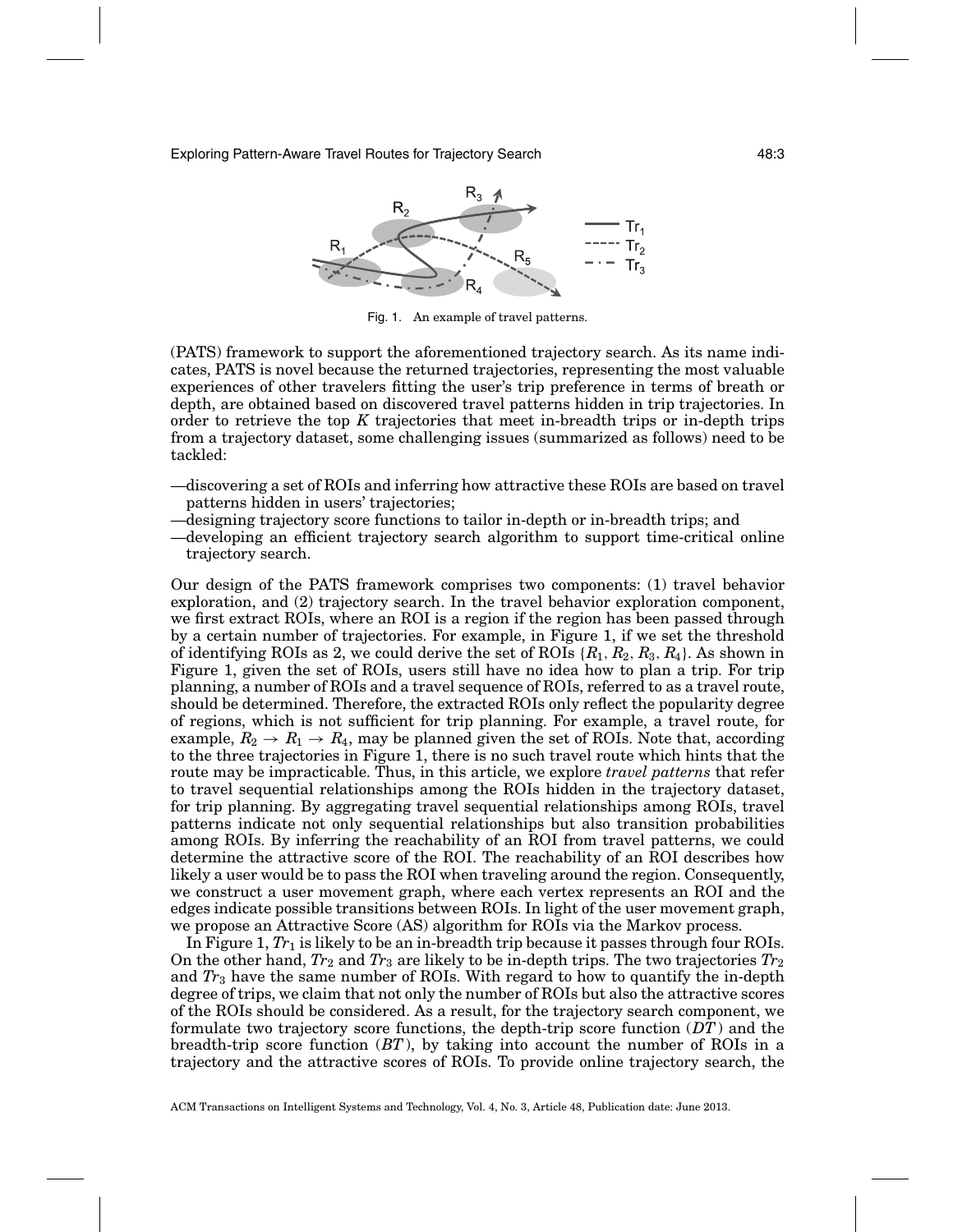response time is critical. Accordingly, we propose a *Bounded Trajectory Search* (BTS) algorithm to efficiently retrieve the top *K* trajectories based on the two trajectory scores. The main idea of algorithm BTS is to incrementally reduce the searching space to find the top *K* trajectories without calculating the scores of all the trajectories passing through the user-specified spatial range. To evaluate the proposed PATS framework, we conduct experiments and user studies using a real trajectory dataset. The experimental results show that the PATS framework is able to not only effectively but also efficiently retrieve the top *K* trajectories consisting of popular ROIs.

The contributions of this article are summarized as follows.

- —We propose a new trajectory search framework to support trip planning without requiring prior knowledge of ROIs in the specified spatial range.
- —We employ a user movement graph to capture travel patterns hidden in a trajectory dataset and develop an algorithm to determine the attractive scores of the ROIs.
- —We design two trajectory score functions *DT* and *BT* to tailor in-depth and in-breadth trips, respectively.
- —We propose an algorithm BTS for efficiently retrieving the top *K* trajectories ranked according to *DT* or *BT*.
- —We perform a comprehensive performance evaluation of PATS by extensive experiments and user studies using a real dataset. The experimental results demonstrate the effectiveness and the efficiency of the proposed PATS.

The rest of the article is organized as follows. In Section 2, related works are presented. In Section 3, the overview of our framework is given. The design of travel behavior exploration is presented in Section 4. In Section 5, the online trajectory search is described. The experimental results are provided in Section 6. Finally, this work is concluded in Section 7.

## **2. RELATED WORKS**

In this section, we first present existing works about trajectory search and then review the research on ROI recommendation. Finally, the existing research works on trip planning are presented.

### **2.1. Trajectory Search**

A considerable amount of research efforts have been put into searching for similar trajectories [Chen et al. 2005; Trajcevski et al. 2007]. An important issue for similar trajectory search is to measure the similarities between the specified trajectory and other trajectories. Thus, most studies focus on the similarity formulation. The authors in Chen et al. [2005] propose an efficient algorithm to discover similar trajectories that have similar geographical movements according to the distance measurement, edit distance on real sequence. Furthermore, by performing translations and rotations on trajectories, the authors in Trajcevski et al. [2007] explore a dynamic similarity measurement in terms of velocity patterns of trajectories and motion transformation. In Chen et al. [2010], the authors formulate a new kind of trajectory search. Given a set of ROIs, the top *K* trajectories that best connect the given ROIs are derived. The best-connected trajectories are evaluated according to the sum distance between trajectories and a given set of ROIs. The query for the aforementioned trajectory search problem is different from a top *K* trajectory search query in this article. That is, users do not need to specify a set of ROIs for a top *K* trajectory query in this article. Our top *K* trajectory search problem fits some trip planning scenarios in which users may not know the ROIs in advance. Even if users are aware of ROIs, they still require travel routes to indicate visiting sequences among them. However, given a set of ROIs, the number of travel routes that pass these ROIs is huge and it is hard to identify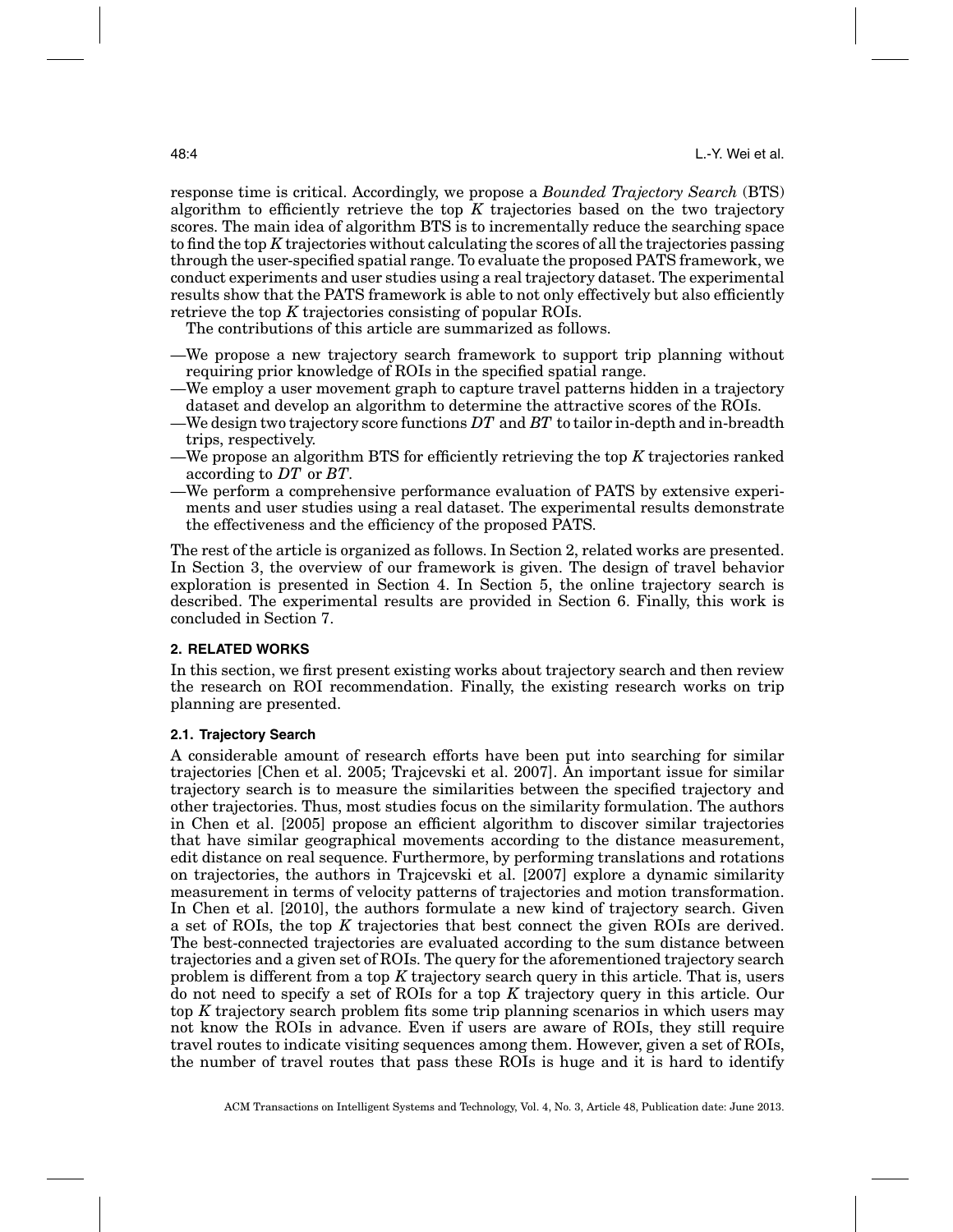which routes are of interest to the users. In PATS, we not only extract ROIs but also derive travel routes according to a user preference of depth/breadth. These features distinguish our work from others.

## **2.2. ROI Extraction and Recommendation**

Several studies have been developed to extract and recommend ROIs [Simon and Fröhlich 2007; Abowd et al. 1997; Park et al. 2007]. In Simon and Fröhlich [2007], the authors recommend ROIs which are not only close but also visible to users. According to user preferences, ROIs are recommended by a user's historical preferences in Abowd et al. [1997], Park et al. [2007], and Yoon et al. [2009]. Notice that these ROIs are predefined and derived from existing tour guides or travel information. Therefore, some studies further develop approaches to automatically determine ROIs from a set of trajectories. In Kang et al. [2005], Takeuchi and Sugimoto [2007], Giannotti et al. [2007], and Li et al. [2010], the authors develop density-based algorithms to discover ROIs that are frequently visited by users. By observing the stay time of regions, the authors in Hariharan and Toyama [2004] and Li et al. [2008] extract ROIs whose stay time is longer than a predefined time threshold. In addition to the extraction of ROIs, the authors in Zheng et al. [2009b], Zheng and Xie [2011], and Cao et al. [2010] propose an HITS-based algorithm and a PageRank-based algorithm to assign a score to each ROI. The main theme of the preceding research works is just to extract ROIs from a set of trajectories, but they do not discuss how to derive travel routes. Consequently, the problem setting of these works is different from ours.

## **2.3. Trip Planning**

Trip planning problems are studied in Kumar et al. [2005], Gonzalez et al. [2007], Tian et al. [2009], and Yoon et al. [2010, 2011], Choudhury et al. [2010], and Lu et al. [2010]. Given a source and a destination, the studies in Kumar et al. [2005], Gonzalez et al. [2007], and Tian et al. [2009] focus on planning the shortest/fastest trip between a given source and a specified destination. In [Yoon et al. 2010, 2011], the authors target travel route recommendations which should connect the given start and end points within the time duration constraints. Furthermore, in recent years, the authors in Choudhury et al. [2010] and Lu et al. [2010] have aimed at analyzing the geotagged photos from Flickr. They propose other ways to extract ROIs from photo information and to generate travel routes from their analysis of photos. However, these travel routes reveal the visiting sequences of ROIs without indicating detailed routes, and the travel routes are generated without considering a user's preference for breadth/depth. We claim that without a prior knowledge of ROIs, PATS is able to recommend the top *K* trajectories according to a user's preference.

## **3. OVERVIEW OF PATS**

As presented earlier, in this article, given a spatial range and a user preference of breadth/depth, we aim at deriving the top *K* trajectories. Note that each trajectory is in fact one of the existing trajectories within or across the specified spatial range, and thus the detailed trip information (i.e., turn-by-turn) for a travel route is available. One challenging task behind PATS is how to derive interest scores of trajectories, and the interest score of a trajectory reflects a user preference of breadth/depth. In PATS, interest scores of each trajectory are determined by the number of ROIs and their corresponding attractiveness. To deal with the aforementioned issue, an offline component, a travel behavior exploration component, is developed. In addition, PATS has a trajectory search component to support online trajectory search. These two components of PATS are detailed as follows.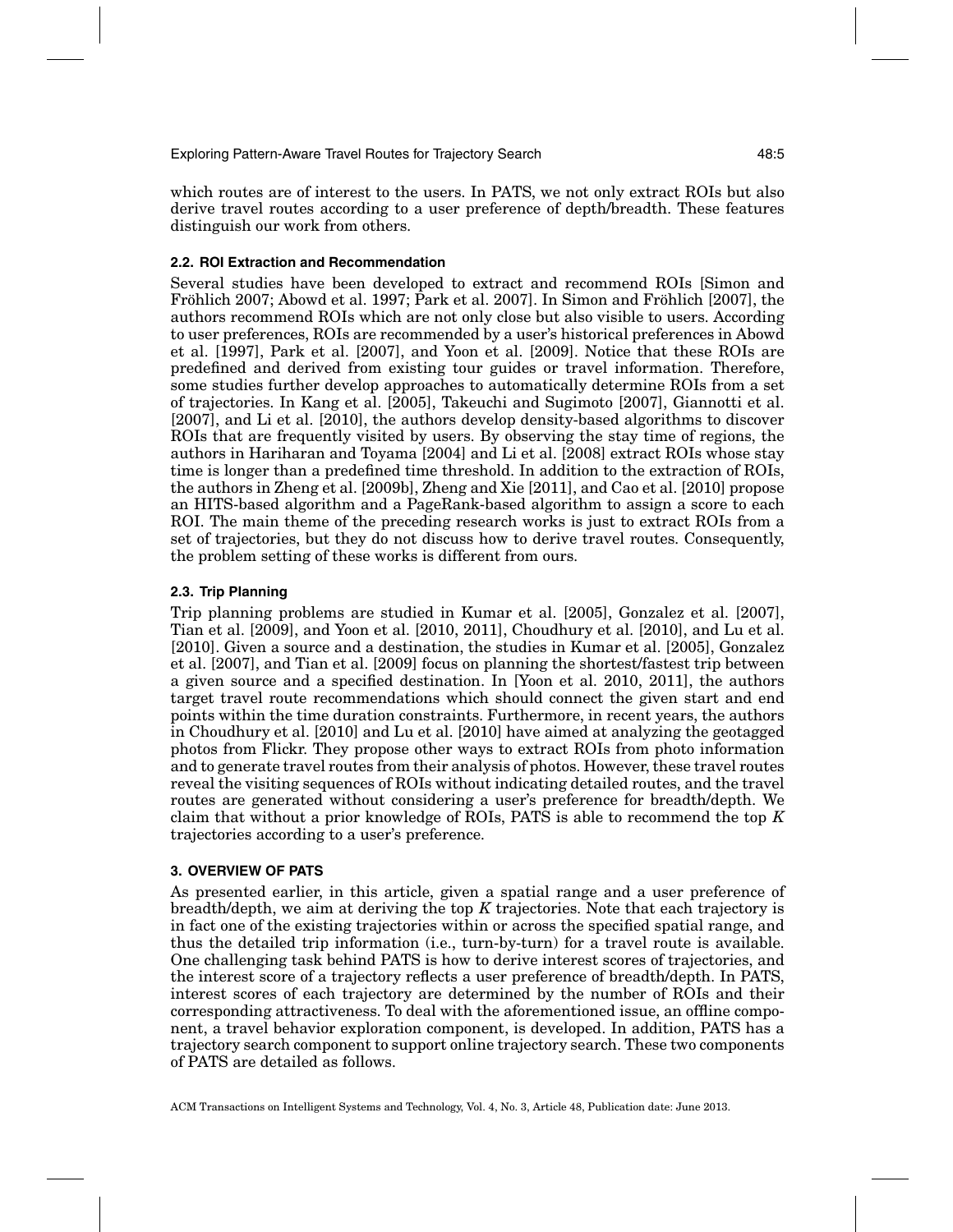

Fig. 2. The overview of the proposed framework.



(a) The web interface (b) The Android smart phone interface

Fig. 3. Implementations of our framework.

*Travel behavior exploration component.* The main task of the travel behavior exploration component is to extract a set of ROIs and to derive their attractive scores. We adopt a density-based approach developed in prior works [Giannotti et al. 2007; Li et al. 2010] to determine ROIs. With the set of ROIs, we consider the travel sequential relationships among the ROIs and propose a user movement graph to capture travel sequential relationships. In the user movement graph, a vertex represents one ROI and edges indicate the transition relationships among ROIs. In light of the user movement graph, we exploit Markov models to assign attractive scores to the ROIs.

*Trajectory search component.* Through this online component, users issue their queries via our developed Web interface or Android application to retrieve the top *K* trajectories. Explicitly, Figure 3(a) shows the Web interface, where a user can move/adjust the spatial range on Google map, and the spatial range specified in the Google map is then issued to PATS. In Figure 3(a), the entire spatial range shown in the Web interface, which is marked by the black bounded box, is the spatial range specified. Moreover, the spatial range shown in Figure 3(b) is the input of PATS for our Android application. Once the spatial range and a user preference of depth/breadth are submitted, the top *K* trajectories and nearby attractions (i.e., points of interest) are displayed on the map.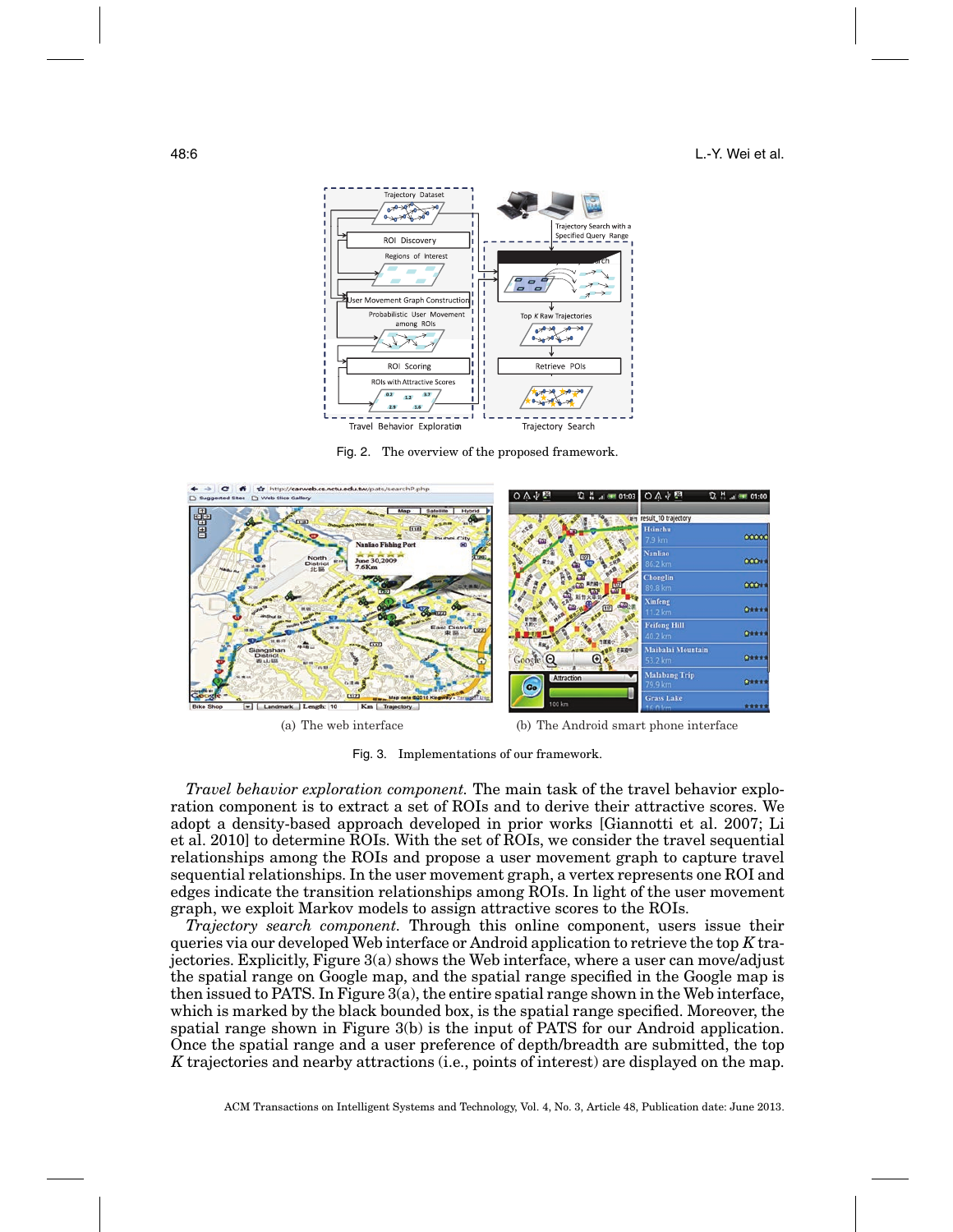Exploring Pattern-Aware Travel Routes for Trajectory Search 48:7

Clearly, these trajectories are within or across the spatial range issued. For instance, in Figure 3(a), each trajectory is numbered by its rank, and the route of each trajectory is depicted by green lines. For our Android application, the search results of the trajectories are ranked and shown in the right of Figure 3(b). The determination of interest scores of trajectories is discussed later. To efficiently retrieve the top *K* trajectories, we propose a Bounded Trajectory Search (BTS) algorithm, which is presented in Section 5.

## **4. DESIGN OF TRAVEL BEHAVIOR EXPLORATION IN PATS**

The design of travel behavior exploration in PATS is to determine a set of Regions-Of-Interest (ROIs) with their attractive scores. The travel behavior exploration component is performed in an offline manner. Given a set of trajectories, the travel behavior exploration component first generates ROIs. With the set of ROIs derived, a user movement graph is constructed to capture travel behavior hidden in a trajectory dataset. In light of the user movement graph, we further propose an Attractive Score (AS) algorithm to assign scores to ROIs.

### **4.1. Determination of Regions-of-Interest**

Without loss of generality, a trajectory is expressed by  $Tr = \langle p_1, p_2, \ldots, p_n \rangle$ , and each data point at time  $t_i$  is denoted as  $p_i = (lat_i, lon_i, t_i)$ , where the location of data point  $p_i$  is represented as a latitude/longitude pair, represented as  $(lat_i,lon_i)$ . Note that locations of data points derived from GPS have measurement bias or sampling error [Pfoser and Jensen 1999]. To deal with these errors, map-matching methods [Lou et al. 2009; Newson and Krumm 2009] could be applied. In addition, to automatically infer semantics of trajectories, the approaches developed in Yan et al. [2010a, 2011] could be adopted. In this article, each trajectory is shared by users and thus each trajectory reflects a travel route, which indicates a visiting sequence of some landmarks or sightseeing locations. These locations are ROIs and are usually visited by many users. Given a set of trajectories, prior works in Giannotti et al. [2007], Li et al. [2008], Zheng et al. [2009a, 2009b], Kang et al. [2005], and Wei et al. [2010] typically employ a density-based approach to extract ROIs with a high density of passing-by trajectories. Accordingly, we use the density-based approach in Giannotti et al. [2007] to extract ROIs.

The approach in Giannotti et al. [2007] explores grids and uses a density-based concept for the extraction of ROIs. Explicitly, given a set of trajectories and a grid length, the whole geographical space is divided into nonoverlapping grids and the density of each grid is calculated as the number of distinct trajectories passing through it. A trajectory passes through a grid, which means that some data points of the trajectory are located in the grid. If the density of a grid exceeds a given minimum density threshold, the grid is extracted and it is thus identified as one ROI,  $\mathfrak{R} =$ {*R*1, *R*2,..., *Rm*}, where each *Ri* represents one ROI and *m* is the number of derived ROIs. Once a set of ROIs is derived, a travel route of a trajectory is extracted, where the travel route is represented as a sequence of ROIs. Note that a travel route of a trajectory is regarded as the feature of this trajectory; and for a trajectory *Tr*, we denote its travel route as *Tr*.*VS*. To facilitate the presentation of our article, the set of travel routes extracted from the trajectory dataset is called a Travel Route Dataset (*TRD*).

In reality, the geographical space is divided into a set of functional zones that have different shapes. For example, Figure 4(a) depicts the different functional zones in northern Taiwan, and these functional zones have different shapes. As mentioned before, in our work, the whole space is divided into grids. In Giannotti et al. [2007], nearby grids whose density values are larger than a predefined threshold can be merged into a larger ROI, so it can also be realized in our work. Figure 4(b) shows travel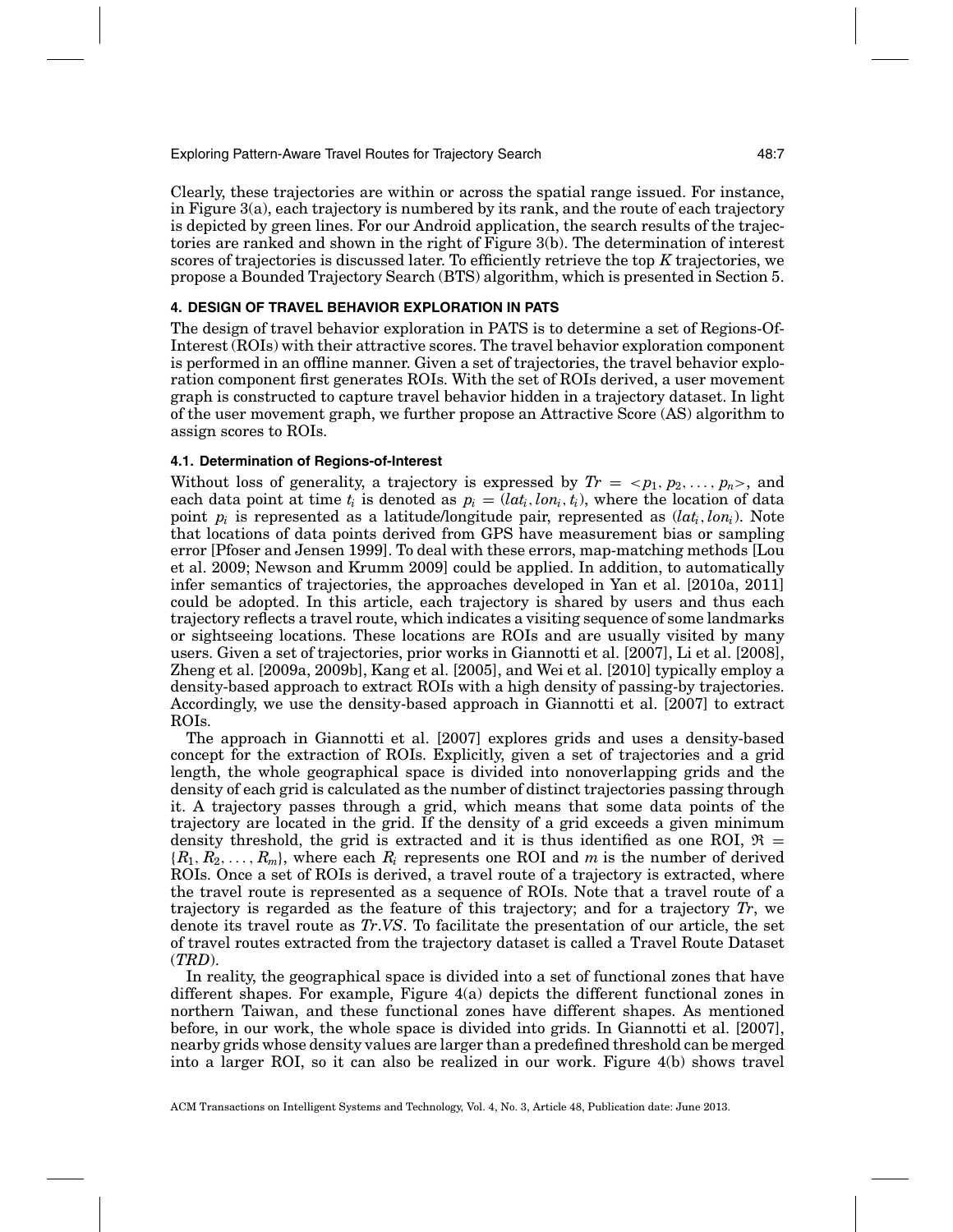

Fig. 4. Real trajectory distribution in northern Taiwan and the functional zones in this area [Urban and Rural Development Department, New Taipei City Govement, Taiwan 2010].

trajectories around northern Taiwan. As shown in Figure 4(b), the region A would be merged as an ROI. By referring to Figure 4(a), this ROI belongs to a functional zone (i.e., a national park), which demonstrates that the generation of ROIs could have different shapes. By referring to function zones provided by governments, ROIs that are not related to sightseeing could be filtered out. For example, region B in Figure 4(b) is part of a residential area in a city, which is not a sightseeing region. Consequently, though the space is divided into grids, the determination of ROIs could still discover different shapes via merging grids. Moreover, by referring to function zones in geographical information, ROIs could be refined.

#### **4.2. Construction of User Movement Graph**

In our framework, each ROI is associated with an attractive score. If an ROI is likely to be visited by users, it has a higher attractive score. Moreover, not only the popularity of ROIs (that is, the number of user visits) but also the travel behaviors among ROIs should be considered in the formulation of attractive scores. We claim that the attractive scores of ROIs will reflect how likely it is that users will reach the corresponding ROIs from historical travel trajectories shared by users. Intuitively, each trajectory reveals a travel sequential relationship among ROIs. By aggregating travel sequential relationships from a set of trajectories, transition probabilities among ROIs could be derived. Based on the transition probabilities, we could infer the reachability of an ROI. Therefore, a user movement graph is built to capture traversal relationships among ROIs. Different from semantic trajectories [Yan et al. 2010a, 2010b, Yan et al. 2011] developed for high-level representations of trajectories, for example, transportation modes in moves, we focus on exploring travel patterns, that is, travel sequential relationships among the ROIs, hidden in users' travel trajectories in this article.

Given a set of ROIs  $\Re$  and a travel route dataset *TRD*, a user movement graph is a weighted directed graph  $UMG = (\mathfrak{R}, E)$ , where each vertex represents one ROI and a directed edge  $\langle R_i, R_j \rangle$  exists if there is at least one travel route containing a direct visiting sequence from  $R_i$  to  $R_j$ . In *UMG*, each edge is assigned a weight which is the transition probability between two ROIs.

The weight of each edge is derived by aggregating the transition relationships from a set of trajectories. To derive a weight on an edge from  $R_i$  to  $R_j$ , a possible method is to count the number of pairs  $\langle R_i, R_j \rangle$  in the given travel route dataset and divide it by the total number of  $\langle R_i, R_h \rangle$  for all  $R_h \neq R_i$ . However, the weight on the edge from  $R_i$  to  $R_j$  would be mainly influenced by one travel route. For instance, given three travel routes  $Tr_1.VS:R_1\dashrightarrow R_2\dashrightarrow R_3\dashrightarrow R_1\dashrightarrow R_2, Tr_2.VS:R_1\dashrightarrow R_4,$  and  $Tr_3.VS$ :  $R_1 \longrightarrow R_4$ , we can derive the weight on the edge from  $R_1$  to  $R_2$  to be  $\frac{1}{2}$  since  $\langle R_1, R_2 \rangle$  appears twice in *Tr*<sub>1</sub>.*VS*. Moreover, since  $\langle R_1, R_4 \rangle$  also appears in *Tr*<sub>2</sub>.*VS*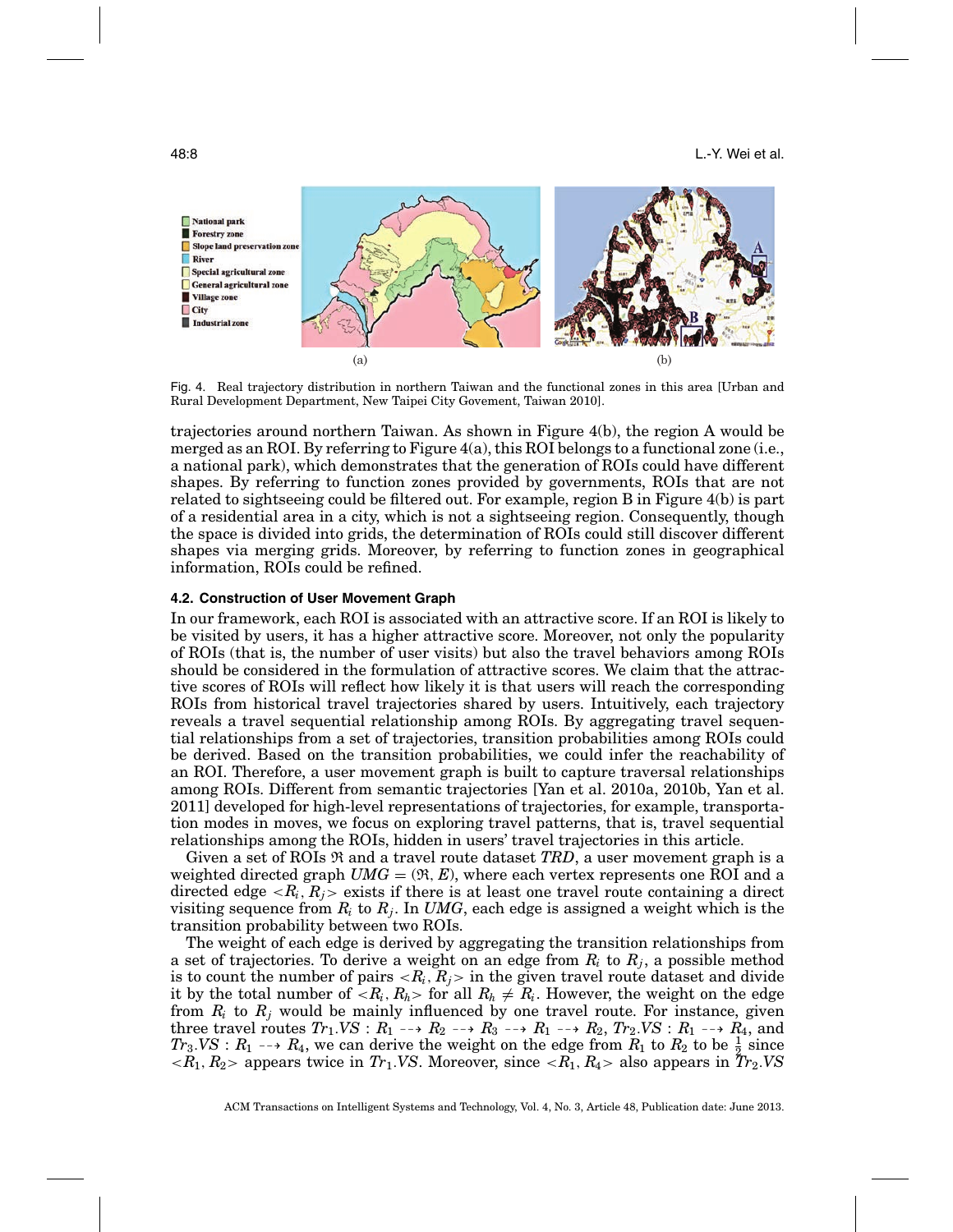| Tid             | Sequence of ROIs (Travel Route)                                                                           |
|-----------------|-----------------------------------------------------------------------------------------------------------|
| $Tr_1$          | $R_1 \dashrightarrow R_4 \dashrightarrow R_7$                                                             |
| $Tr_2$          | $R_2 \dashrightarrow R_5 \dashrightarrow R_7 \dashrightarrow R_4 \dashrightarrow R_5 \dashrightarrow R_6$ |
| $Tr_3$          | $R_1 \dashrightarrow R_5 \dashrightarrow R_7$                                                             |
| $Tr_4$          | $R_2 \dashrightarrow R_4 \dashrightarrow R_8$                                                             |
| $Tr_5$          | $R_2 \dashrightarrow R_5 \dashrightarrow R_7$                                                             |
| $Tr_{6}$        | $R_5 \dashrightarrow R_7 \dashrightarrow R_8 \dashrightarrow R_6$                                         |
| $Tr_7$          | $R_3 \dashrightarrow R_5 \dashrightarrow R_1$                                                             |
| $Tr_{8}$        | $R_3 \dashrightarrow R_6 \dashrightarrow R_2$                                                             |
| Tr <sub>9</sub> | $R_5 \dashrightarrow R_9 \dashrightarrow R_6$                                                             |
| $Tr_{10}$       | $R_4 \dashrightarrow R_7 \dashrightarrow R_9$                                                             |

Table I. Travel Route Dataset

and  $Tr_3.VS$ , the weight on the edge from  $R_1$  to  $R_4$  is also equal to  $\frac{1}{2}$ . We argue that these two traversal relationships associated with  $\langle R_1, R_2 \rangle$  and  $\langle R_1, R_4 \rangle$  should be treated differently because <*R*1, *R*4> comes from two travel routes. In other words, our framework emphasizes the number of travel routes that have a corresponding traversal relationship. Given a pair of ROIs  $\langle R_i, R_j \rangle$  and a trajectory Tr, if the travel route *Tr*.*VS* has a one-step traversal relationship from ROI *Ri* to ROI *Rj*, this relationship is contained by *Tr*, denoted as  $\langle R_i, R_j \rangle \subset T_r$ . Since one travel route may have more than one traversal relationship  $\langle R_i, R_j \rangle$ , we define an individual out-degree of an ROI from a given trajectory as follows.

*Definition* 4.1 (*Individual Out-Degree of an ROI with respect to a Given Trajectory*). Given an ROI  $R_i \in \mathfrak{R}$  and a trajectory  $Tr$ , the individual out-degree of  $R_i$  with given  $Tr$ is defined as

$$
deg^{+}(R_i|Tr) = |\{R_j| < R_i, R_j > \subset Tr, R_i \neq R_j\}|.
$$

For instance, given the travel route dataset in Table I,  $deg^+(R_5|Tr_2)$  =  $|\{R_j| < R_5, R_j > \subset Tr, R_5 \neq R_j\}| = |\{R_6, R_7\}| = 2$ . Accordingly, we define the weights of edges by aggregating the transition relationships from different travel routes in *TRD* next.

*Definition* 4.2 (*Weight of a Directed Edge*). Given a travel route dataset *TRD* and the corresponding user movement graph  $UMG = (\mathfrak{R}, E)$ , for each directed edge  $\langle R_i, R_j \rangle$  in *UMG*, the weight of  $\langle R_i, R_j \rangle$  is defined as

$$
w_{\scriptscriptstyle } = \frac{\displaystyle \sum_{\substack{Tr_h \in TRD,  \subset Tr_h \\ |V| \leq Pr_h \in TRD,}} \frac{1}{deg^+(R_i|Tr_h)} }{\left| \displaystyle \bigcup_{R_l \in \mathfrak{R}, R_i \neq R_l} \{Tr_k | Tr_k \in TRD,  \subset Tr_k \} \right|}.
$$

Based on Definition 4.2, we judiciously determine weights of edges in a user movement graph. For example, consider the travel route dataset in Table I and a set of ROIs  $\mathfrak{R} = \{R_1, R_2, R_3, R_4, R_5, R_6, R_7, R_8, R_9\}$ , the directed edge  $\langle R_1, R_4 \rangle$  exists since there is at least one trajectory (e.g.,  $Tr_1$ ) whose travel route takes one-step traversing from  $R_1$  to  $R_4$ . Since only  $Tr_1$  contains  $\langle R_1, R_4 \rangle$ , the numerator for the weight of  $\langle R_1, R_4 \rangle$ is calculated as

$$
\sum_{\mathit{Tr}_h \in \mathit{TRD}, \  \sub{\mathit{Tr}_h}} \frac{1}{deg^+(R_1 | \mathit{Tr}_h)} = \frac{1}{deg^+(R_1 | \mathit{Tr}_1)} = 1.
$$

ACM Transactions on Intelligent Systems and Technology, Vol. 4, No. 3, Article 48, Publication date: June 2013.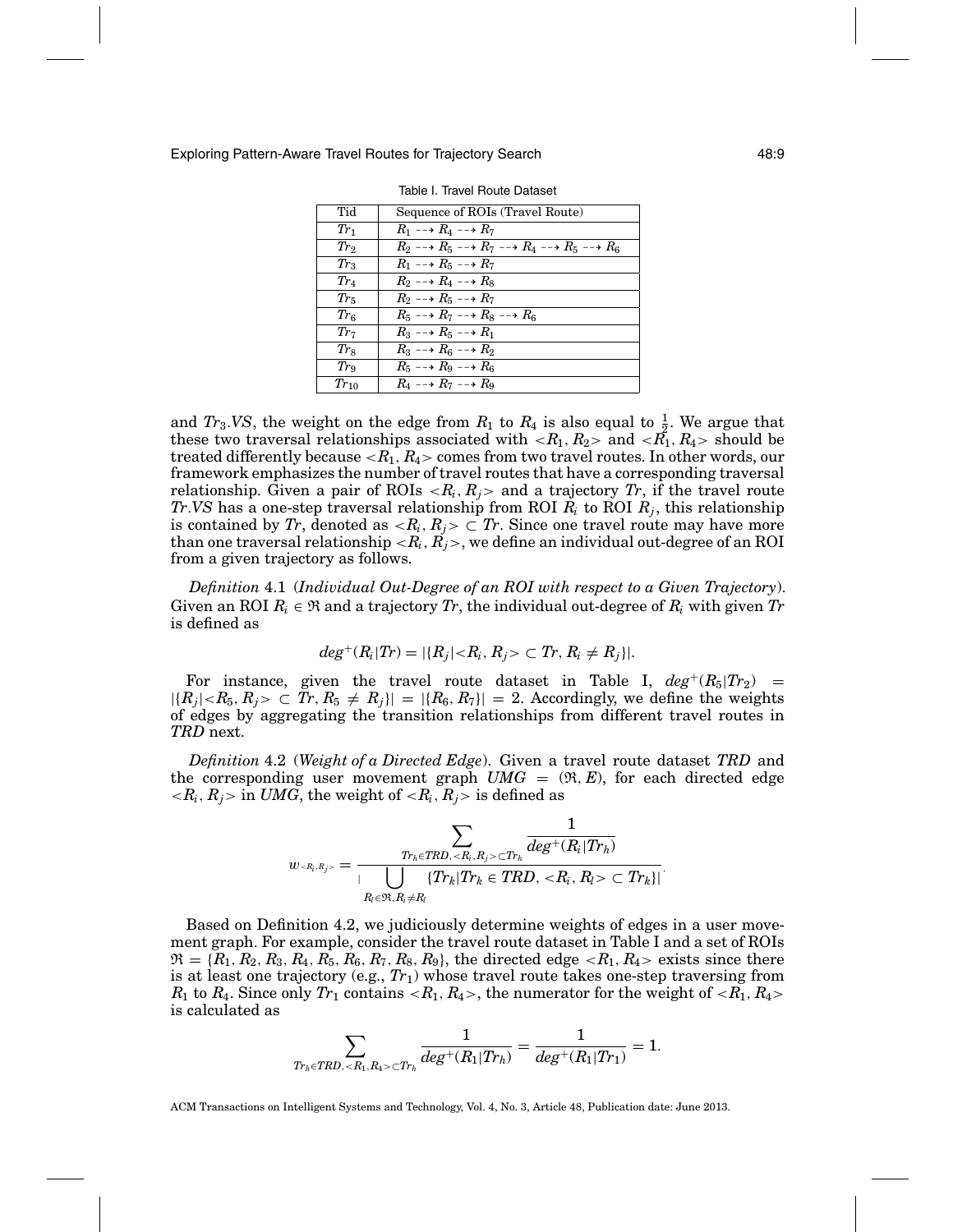

Fig. 5. An example of UMG derived from the travel routes in Table I.

Moreover, since a user at  $R_1$  may possibly move to  $R_4$  and  $R_5$  (based on  $Tr_1$  and  $Tr_3$ ), the denominator for the weight of  $\langle R_1, R_4 \rangle$  is calculated as

$$
|\bigcup_{R_l\in\mathfrak{R}, R_1\neq R_l} \{Tr_k|Tr_k\in TRD,\langle R_1,R_l\rangle\subset Tr_k\}|=|\{Tr_1\}\cup\{Tr_3\}|=2.
$$

Consequently, we have  $w_{\leq R_1, R_4>} = \frac{1}{2}$ . Given a travel route dataset in Table I, the user movement graph is shown in Figure 5.

### **4.3. Algorithm AS: Attractive Score for ROIs**

In light of the user movement graph, we develop an algorithm to derive the attractive scores of ROIs. According to discovered travel behaviors represented by the user movement graph, we could simulate that how a user traverses among ROIs. For example, given the user movement graph in Figure  $5$ , a user in ROI  $R_2$  is likely to move into ROI  $R_5$  (respectively,  $R_4$ ) with the probability of  $\frac{2}{3}$  (respectively,  $\frac{1}{3}$ ). Since the weights of the edges in the user movement graph indicate transition probabilities among ROIs, we derive the attractive scores of ROIs based on the concept of the Markov process and propose an attractive score algorithm. Similar to the PageRank value for each Web page [Brin and Page 1998], the attractive scores of ROIs are formulated as follows.

*Definition* 4.3 (*Transition Matrix*). Given a user movement graph  $UMG = (\Re, E)$ , the transition matrix of *UMG* is defined as

$$
M=\left(\begin{smallmatrix} 1-\alpha & \alpha\cdot w_{\scriptscriptstyle{}} & \cdots & \alpha\cdot w_{\scriptscriptstyle{}}\\ 1-\alpha & \alpha\cdot w_{\scriptscriptstyle{}} & \cdots & \alpha\cdot w_{\scriptscriptstyle{}}\\ \vdots & & & \ddots & \\ 1-\alpha & \alpha\cdot w_{\scriptscriptstyle{}} & \cdots & \alpha\cdot w_{\scriptscriptstyle{}} \end{smallmatrix}\right),
$$

where a parameter  $\alpha \in [0, 1)$  and  $w_{\leq R_i, R_i>} = 0$  for all  $R_i \in \mathfrak{R}$ .

*Definition* 4.4 (*Attractive Score of an ROI*). Given a user movement graph *UMG* =  $(\mathfrak{R}, E)$  and the corresponding transition matrix  $M$ , the attractive scores of vertices in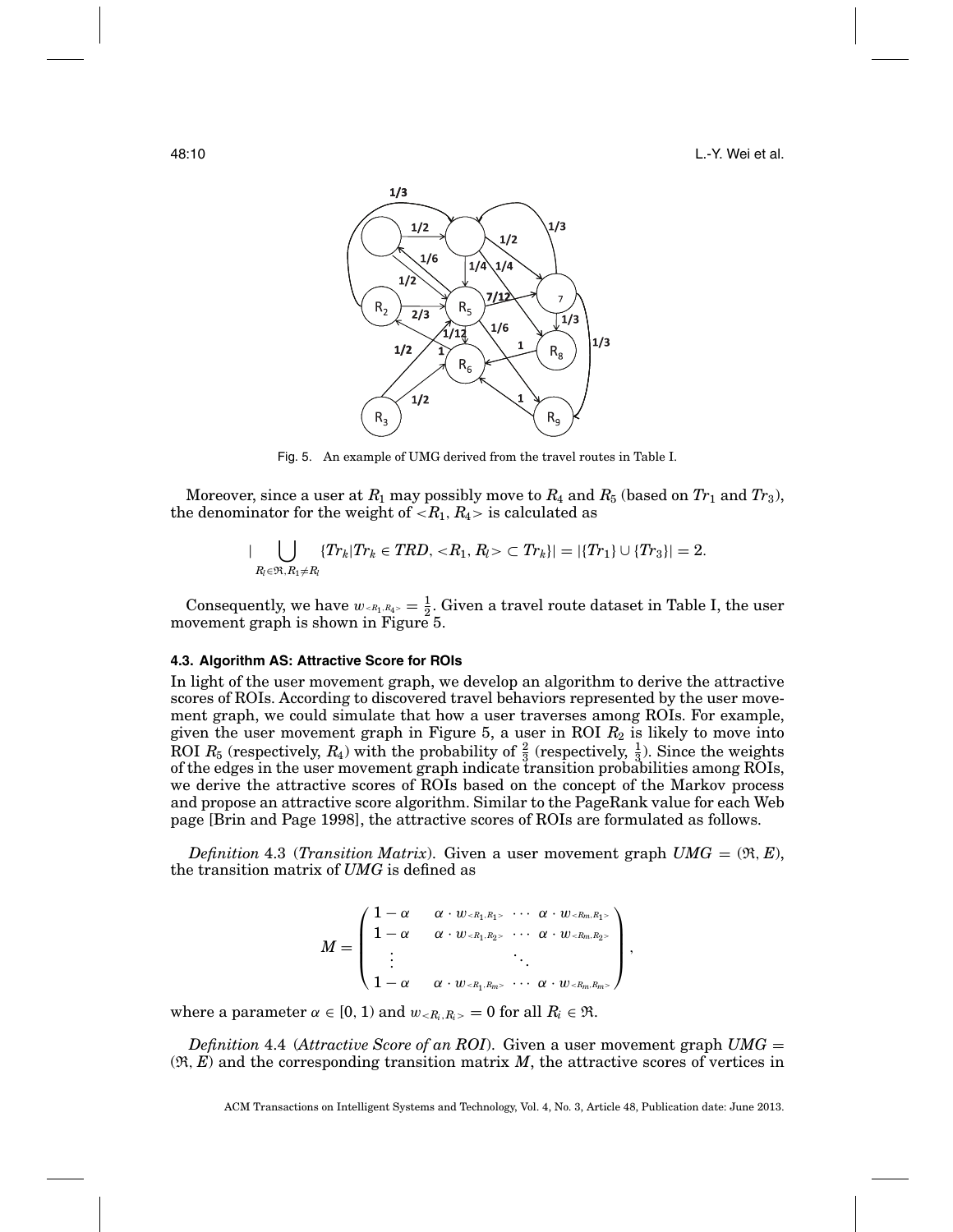### **ALGORITHM 1:** Attractive Score (Algorithm AS)

**Input:** A travel route dataset, a density threshold  $\theta$ , a grid length *l*, and a parameter  $\alpha$ . **Output**: Attractive scores of ROIs /\* Preprocessing \*/ Divide a map into grids with a grid size *l* by *l*;

Scan trajectories in the raw trajectory dataset to calculate the accumulated density of each grid; Generate a set of ROIs  $\Re$  with density threshold  $\theta$ ;

Merge nearby ROIs whose density is larger than  $\theta$ ;

Generate a travel route dataset *TRD* by ROIs in R;

/\* User movement graph *UMG*(R, *E*) generation \*/

Each element in  $Re$  forms a vertex;

Scan the travel route in *TRD* to generate edges, weights on edges and the transition matrix *M*; /\* Attractive score \*/

Let  $S^0(R_i) = 1$  for each vertex  $R_i \in \mathfrak{R}$ ;  $j = 0$ : **repeat**  $(S^{j+1}(R_1) \cdots S^{j+1}(R_m))^T = M \cdot (1 \ S^{j}(R_1) \ \cdots S^{j}(R_m))^T;$ *j* + +;

 $\textbf{until} \ \forall R_i \in \mathfrak{R}, \ S^j(R_i) \ converges;$  $\forall R_i \in \mathfrak{R}, S(R_i) = S^j(R_i);$ 

 $\textbf{return } \{S^j(R_i)| R_i \in \mathfrak{R}\};$ 

Table II. Attractive Scores of ROIs in Figure 5

|          | T0 | $R_3$ | $R_4$ | $R_5$                                                         | $R_{\rm g}$ | $R_7$ | $R_{\rm s}$ | $R_{\rm c}$ |
|----------|----|-------|-------|---------------------------------------------------------------|-------------|-------|-------------|-------------|
| $S(R_i)$ |    |       |       | $0.36$   1.51   $0.15$   1.11   1.45   1.59   1.34   0.97   1 |             |       |             | 0.53        |

R are defined as

$$
\left(\begin{aligned} S^i(R_1)\\ S^i(R_2)\\ \vdots\\ S^i(R_m) \end{aligned}\right)=M\cdot \left(\begin{aligned} 1\\ S^{i-1}(R_1)\\ \vdots\\ S^{i-1}(R_m), \end{aligned}\right),
$$

where  $S^i(R_j)$  is the  $i$ -round attractive score of vertex  $R_j$  and  $S^0(R_j)=1$  for each  $R_j\in \mathfrak{R}.$ 

Note that the final round attractive score of  $R_i$  is represented by  $S(R_i)$  for each  $R_i \in \mathfrak{R}$ .

As shown in Algorithm AS, all ROIs have an initial attractive scores of 1. Then, the attractive scores of the ROIs are calculated iteratively in a round-by-round manner. When the scores are stabilized, which means they are almost the same as the scores derived in the prior round, Algorithm AS stops and the final attractive scores of the ROIs are generated accordingly.

Consider the example in Figure 5. Let  $\alpha = 0.85$ . In the first round, all the initial attractive scores of the ROIs are set to 1. We iteratively compute the scores of ROIs using Algorithm AS. In this example, the attractive scores of ROIs converge on the twelfth round. The final attractive scores of the ROIs are shown in Table II.

Since algorithm AS is similar to the PageRank algorithm, we can apply the power method [Golub and Loan 1996] to calculate the scores of the ROIs. According to the study Bahmani et al. [1989], the average time complexity to derive the attractive scores of the ROIs that are stabilized is  $O(log(n - log \epsilon))$ , where *n* is the number of vertices in the user movement graph  $UMG = (\mathfrak{R}, E)$  and  $0 < \epsilon < 1$ .

#### **5. DESIGN OF TRAJECTORY SEARCH IN PATS**

The trajectory search component in PATS provides a search interface for issuing a spatial range *K* and a user preference depth/breadth. Then, PATS will retrieve the top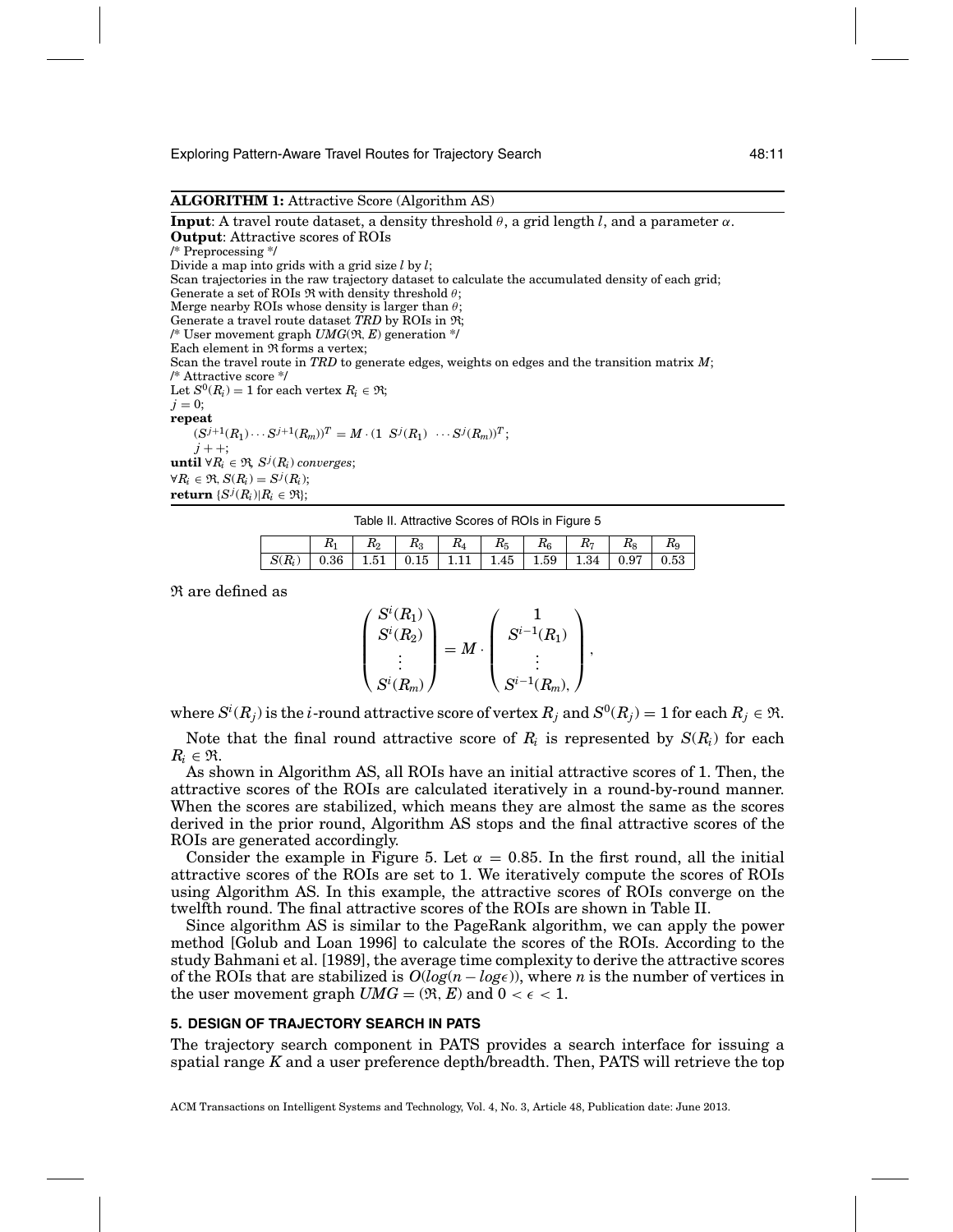*K* trajectories tailored with a user preference specified. In light of attractive scores of ROIs derived, we formulate two score functions: one for an in-depth trip and the other for an in-breadth trip. Next, we propose a Bounded Trajectory Search algorithm (BTS) to efficiently retrieve the top *K* trajectories.

#### **5.1. Trajectory Score Functions**

In this section, we formulate two score functions to reflect in-depth trips and in-breadth trips. Note that the output of the trajectory search in PATS is the set of top *K* trajectories. The top *K* trajectories are those that have higher scores. Clearly, the score of a trajectory will be determined by its corresponding travel route. As mentioned before, a travel route of a trajectory is a visiting sequence of ROIs. Therefore, the score of a trajectory is highly related to not only the number of ROIs but also to the attractive scores of the ROIs.

To measure the scores of a trajectory, two kinds of trip scenarios should be considered: (1) A trip includes a few ROIs with higher attractive scores (i.e., in-depth); (2) a trip includes as many ROIs as possible (i.e., in-breadth). For the in-depth trip, a user may like to go around some ROIs with higher attractive scores even if the number of ROIs is few. The ROIs for an in-depth trip are expected to have a certain level of quality in terms of their average attractive score. Given a spatial range *Q*, *RQ* is the set of ROIs that are within the spatial range *Q*. Therefore, a trajectory *Tr* has its Depth-Trip score, denoted as *DT*(*Tr*), and *DT*(*Tr*) is formulated as

$$
DT(Tr)=\frac{1}{|\{R_i | R_i \in Tr.VS \cap R_Q \}|}\sum_{\{R_i | R_i \in Tr.VS \cap R_Q \}} S(R_i).
$$

On the other hand, the Breadth-Trip score of a trajectory *Tr*, denoted as *BT*(*Tr*), is defined as

$$
BT(Tr)=\sum_{\{R_i|R_i\in Tr.VS\cap R_Q\}}S(R_i).
$$

With the preceding formulas, each trajectory is able to have two trajectory scores: depth-trip score and breadth-trip score. If a user would like to have an in-depth trip (respectively, in-breadth trip), our framework will return the top *K* trajectories according to the depth-trip (respectively, breadth-trip) scores of the trajectories. Note that if a trajectory only has only a few data points within the spatial query range, we only extract these data points of the trajectories (i.e., the subtrajectory) into the search result.

A naive algorithm to perform trajectory search in PATS consists of three steps: (step 1) Given a spatial range  $Q$ , the set of ROIs within  $Q$  (i.e.,  $R_Q$ ) should be generated first; (step 2) Extract the trajectories whose travel routes contain ROIs in *RQ*; and (step 3) Calculate both depth-trip scores and breadth-trip scores for the trajectories derived in step 2. A running example for the naive algorithm is given, where the travel route dataset of trajectories is shown in Table I and the attractive scores of the ROIs is in Table II. Assume that a user issues one spatial range *Q*and a user preference is set to indepth trip. As shown in Figure 6, the set of  $R_Q$  is  $\{R_2 R_5, R_6, R_7, R_8\}$ . Then, in step 2 of the naive algorithm, there are ten candidate trajectories (i.e., *Tr*1,...,*Tr*10) selected since the travel routes of these trajectories have ROIs that match some ROIs in *RQ*. For each trajectory selected, the depth-trip score is computed. For example,  $DT(Tr_3) \approx 1.395$  $S$  and  $R_7$  are in  $Tr_3.VS \cap R_Q$  (i.e.,  $DT(Tr_3) = \frac{1}{2} \sum_{R_i \in Tr_3.VS \cap R_Q} S(R_i) =$  $\frac{1}{2}(S(R_5) + S(R_7)) = 1.395$ . Similarly,  $DT(Tr_2) = \frac{1}{4}\sum_{R_i \in Tr_2.VS \cap R_Q} S(R_i) = \frac{1}{4}(S(R_2) +$  $S(R_5) + S(R_6) + S(R_7) = 1.48$ . The depth-trip scores of the aforesaid 10 trajectories are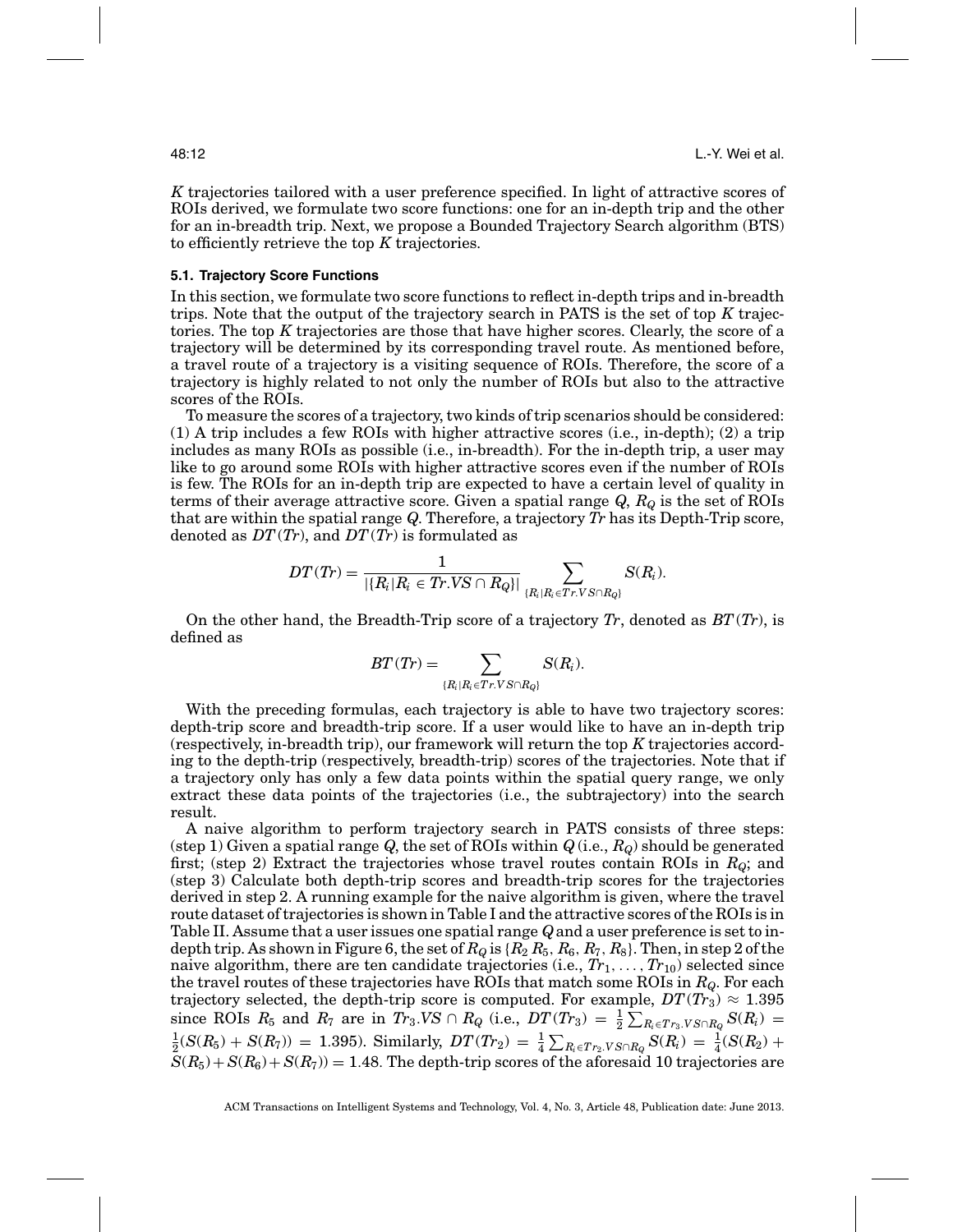

Fig. 6. An illustrative example of a trajectory search.

Table III. Scores of Trajectories by *DT* in Table I

|            |  | $Tr_3$                                                   | $Tr_4$ | $Tr_5$ | $Tr_{6}$ | $Tr_7$ | Tr <sub>8</sub> | $T_{T\alpha}$ | $\tau_{r_{10}}$ |
|------------|--|----------------------------------------------------------|--------|--------|----------|--------|-----------------|---------------|-----------------|
| $DT(Tr_i)$ |  | 1.34   1.48   1.395   1.24   1.433   1.338   1.45   1.55 |        |        |          |        |                 | $1.52$ 1.34   |                 |

shown in Table III. If *K* is set to 5, the top 5 trajectories (i.e.,  $\{Tr_8, Tr_9, Tr_2, Tr_7, Tr_3\}$ ) are in the search result.

Since the number of trajectories is huge, the efficiency of the trajectory search is important. Thus, we propose a bounded trajectory search algorithm in PATS.

#### **5.2. Algorithm BTS: Bounded Trajectory Search**

The idea of algorithm BTS is to properly maintain score bounds of quantified trajectories and utilize score bounds to eliminate the cost of unnecessary searching for the trajectories that are explicitly not in the top *K* trajectories.

In PATS, all ROIs are indexed using an R-tree structure. To efficiently retrieve trajectories within ROIs, we implement an inverted trajectory list and for each ROI, and a list of trajectories whose travel routes include that ROI is obtained.

In algorithm BTS, two bounds are maintained: one is the lower bound of the scores (called score bound for simplicity) corresponding to tentatively qualified top *K* trajectories and the other is the search bound of ROIs to be examined. Given a spatial range *Q* and a threshold *K*, we first extract a set of ROIs within *Q*. Then, these ROIs are sorted by their attractive scores in decreasing order. We denote the sorted list of ROIs as  $\mathfrak{R}^s_Q = \langle R^s_1,\ldots,R^s_h \rangle, \text{ where } S(R^s_i) \geq S(R^s_{i+1}) \text{ for all integer } i \text{ and } 1 \leq i < |R_Q|. \text{ BTS iter-}$ atively examines ROIs in the sorted list to retrieve candidates for the top *K* trajectories and to compute their scores. When an ROI is examined, the corresponding trajectories going through this ROI are retrieved. If the number of the retrieved trajectories is smaller than *K*, algorithm BTS will select the next ROI from  $\mathfrak{R}_{Q}^s$ . On the other hand, if the number of the retrieved trajectories is greater than or equal to *K*, the score bound is set as the score of the *K*-th trajectory in the retrieved trajectories. The definition of score bound for the lower bound of the scores corresponding to tentatively qualified trajectories is defined as follows.

*Definition* 5.1 (*Score Bound for Candidate Trajectories*). Given a set of tentatively qualified candidate trajectories *T*, the lower bound of the scores (i.e., score bound)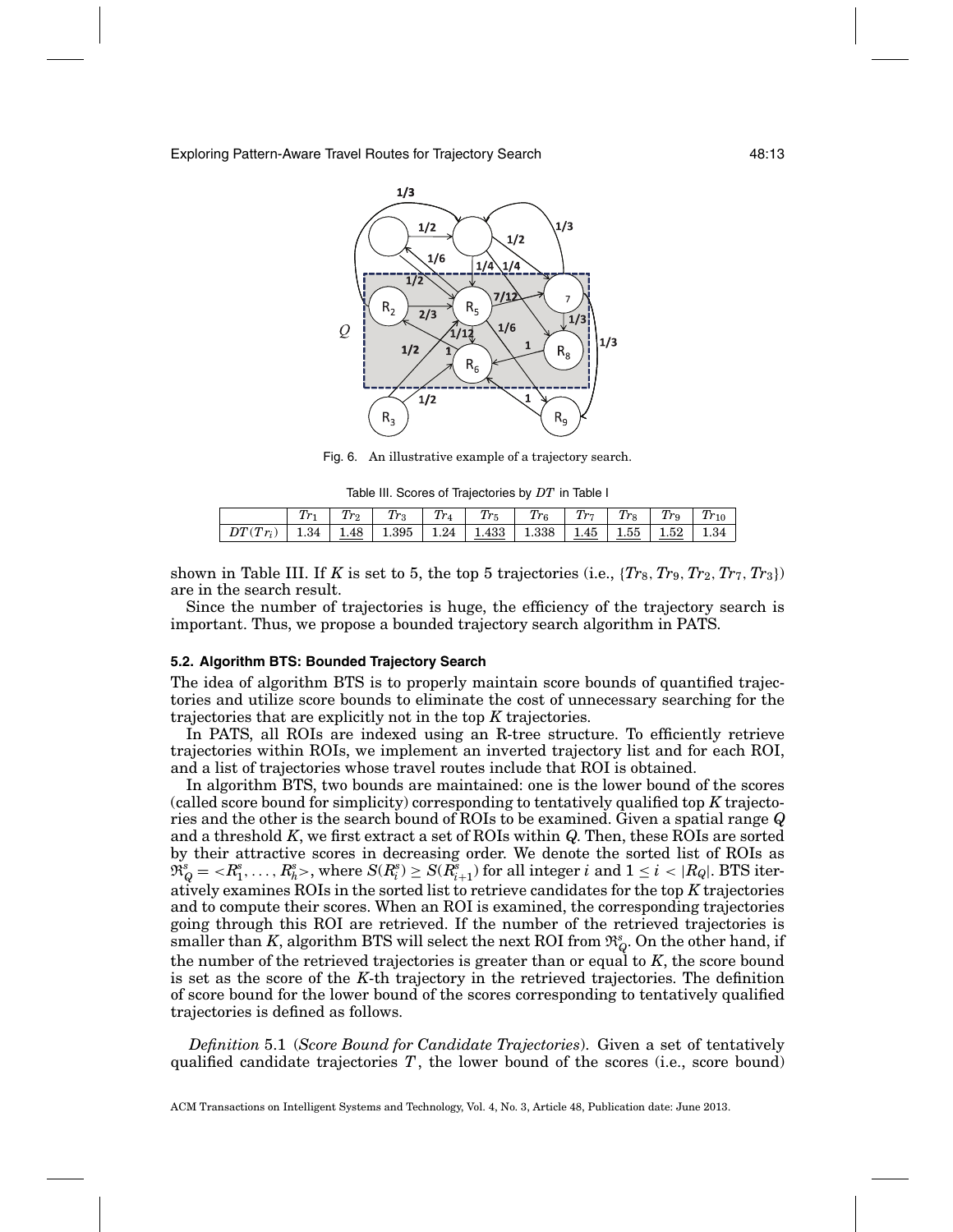#### **ALGORITHM 2:** Bounded Trajectory Search

**Input**: A raw trajectory dataset, a user movement graph *UMG* = (R, *E*), a spatial range *Q*, and a rank-threshold *K*.

**Output**: Top *K* trajectories. **for** *each trajectory Tr in the trajectory dataset* **do** A sequence of GPS points of trajectory  $Tr$  is transformed into a sequence of ROIs in  $\mathfrak{R}$ ;

The inverted trajectory lists of corresponding ROIs are generated;

**end**

 $\mathfrak{R}_{Q}^{s} \leftarrow$  Sort ROIs in  $R_{Q}$  in decreasing order by attractive scores of ROIs;

Let a set of candidate trajectories  $T = \emptyset$ ;

 $\text{Let } SBR_T = R_h^s, R_i^s \in \mathfrak{R}_Q^s, i=1;$ 

 $\mathbf{while}$   $R_i^s \leq SBR_T$  **do**<br>  $T = T \cup \{Tr|R_i^s \in TrAS, \forall Tr \in TTD\}$ . // $T \, T \, D$ : transformed trajectory dataset **for** *each trajectory*  $Tr \in T$  **do** 

Calculate *DT*(*Tr*) (or *BT*(*Tr*)) with respect to spatial range *Q*; **end**

Update  $LBS_T$ ,  $SBR_T$ ;  $i = i + 1;$ **end**

return Top 
$$
K
$$
 trajectories in  $T$ ;

of the trajectories in *T* is defined as  $LBS_T = DT(Tr)$  (or  $BT(Tr)$ ), where  $DT(Tr)$  (or *BT*(*Tr*)) is the score at rank *K* in *T*.

With the score bound derived  $LBS_T$ , algorithm BTS can easily eliminate trajectories whose scores are smaller than  $LBS_T$  since these trajectories are not qualified for the top *K* trajectories. Note that not all ROIs in the sorted list  $\mathfrak{R}^s_Q$  should be examined. Thus, the aforementioned search bound for ROIs is used to determine which trajectories should be retrieved as candidates for the top *K* trajectories. The search bound in ROIs with respect to  $LBS_T$  for different trajectory score functions is defined as follows.

*Definition* 5.2 (*Search Bound for ROIs with respect to*  $LBS_T$ *). Given a*  $LBS_T$  *and a* sequence  $\mathfrak{R}^s_Q$ , the search bound to be examined for ROIs is defined as

$$
SBR_T=R_l^s,
$$

where for trajectory score function *DT*,

$$
l = \max\Big\{i|S\Big(R_i^s\Big) \geq LBS_T, \forall i \in \mathbb{N}, 1 \leq i \leq |R_Q|\Big\},\
$$

and for trajectory score function *BT*,

$$
l = \max \left\{ i \mid \sum_{i \leq j \leq |R_Q|} S\left(R_j^s\right) \geq LBS_T, \forall i \in \mathbb{N}, 1 \leq i \leq |R_Q| \right\}.
$$

Notice that IN is a set of the natural numbers.

With the aforesaid two bounds, BTS iteratively examines ROIs in  $\mathfrak{R}_Q^s$  to retrieve candidates for the top *K* trajectories until  $SBR_T$  is met. For each iteration,  $LBS_T$  and *SBRT* are updated accordingly. Clearly, the search space for the top *K* trajectories within the spatial range *Q* is reduced since not all trajectories passing through *Q* are retrieved for trajectory score computation, which significantly improves the efficiency of the trajectory search.

Consider the travel route set of trajectories *TRD* in Table I as an example. A spatial range *Q* (i.e., the rectangle shape in Figure 6) is issued and a threshold *K* is set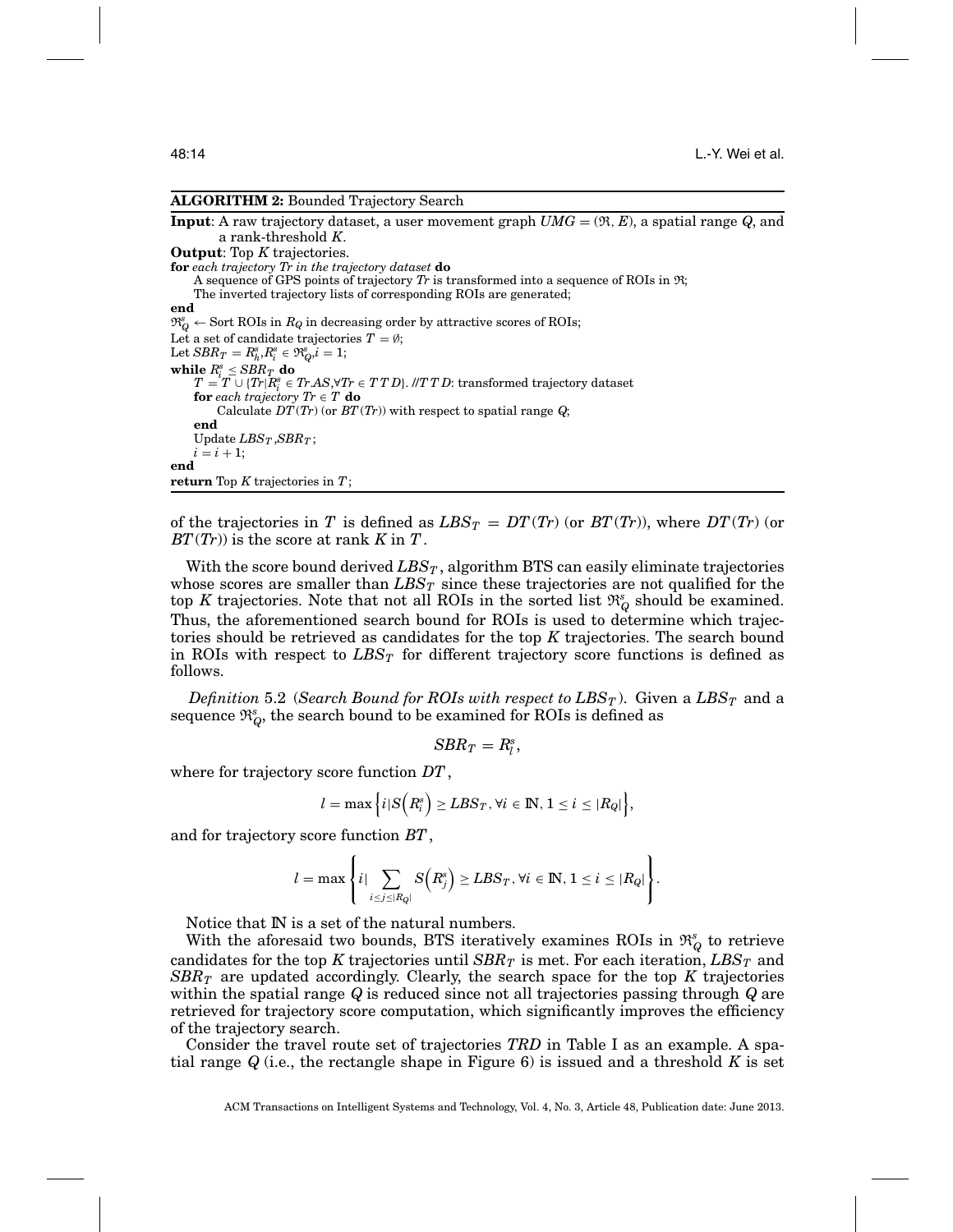Exploring Pattern-Aware Travel Routes for Trajectory Search 48:15

| Round       |                                                      | $LBS_T$  | $SBR_T$          |
|-------------|------------------------------------------------------|----------|------------------|
| Initial     | Ø                                                    | $\infty$ | $R_8$            |
| $1$ -round  | $\{Tr_8, Tr_9, Tr_2, Tr_6\}$                         | $\infty$ | $R_8$            |
| $2$ -round  | $\{Tr_8, Tr_9, Tr_2, Tr_5, Tr_6, Tr_4\}$             | 1.338    | $R_{\mathrm{7}}$ |
| Final round | $\{Tr_8, Tr_9, Tr_2, Tr_7, Tr_5, Tr_3, Tr_6, Tr_4\}$ | 1.433    | $R_{\rm 5}$      |

Table IV. Example of Bounded Trajectory Search with Trajectory Score *DT*

to 5. We can derive  $\mathfrak{R}_{Q}^{s} = \langle R_6, R_2, R_5, R_7, R_8 \rangle$  by ranking scores in Table II. Note that the attractive scores are derived in the example in Section 4.3. Then, we sequentially scan the ROIs in  $\mathfrak{R}^s_Q$  one by one to determine which trajectories are to be selected as candidates for the top 5 trajectories. The detailed rounds of BTS are shown in Table IV. Here, we use *DT* as our trajectory score function for illustration. In the initial round, the parameters in BTS are set as  $T = \emptyset$ ,  $LBS_T = \infty$ , and  $SBR_T = R_8$ . In the first round, algorithm BTS selects  $R_6$  in  $\mathfrak{R}_Q^s$  to determine those trajectories that pass through  $R_6$ . Via our trajectory invert list, we could have  $DT(T_{2}) = 1.48$ ,  $DT(\bar{T}r_6) = 1.338$ ,  $DT(Tr_8) = 1.55$ , and  $DT(Tr_9) = 1.52$ . These trajectories are put into *T* in a decreasing order in terms of their scores (i.e.,  $T = \{Tr_8, Tr_9, Tr_2, Tr_6\}$ ). Since the number of trajectories in *T* is smaller than 5, we need to include more trajectories. Therefore, the next ROI  $R_2$  in  $\mathfrak{R}_Q^s$  is selected and the trajectories passing through  $R_2$  are retrieved. Two trajectories (i.e.,  $Tr_4$  and  $Tr_5$ ) pass through  $R_2$  and their scores are computed as  $DT(Tr_4) = 1.24$  and  $DT(Tr_5) = 1.433$ . Hence, we have  $T = \{Tr_8, Tr_9, Tr_2, Tr_5, Tr_6, Tr_4\}$ . Since  $|T| > 5$ , the top 5 trajectories in *T* are determined by their scores. The top 5 trajectories in *T* are  $Tr_8$ ,  $Tr_9$ ,  $Tr_2$ ,  $Tr_5$ , and  $Tr_6$  and the score of the fifth trajectory is  $DT(Tr_6) = 1.338$ . Accordingly,  $LBS_T$  is set to 1.338. Based on the value of  $LBS_T$ ,  $SBR_T$  would be updated. Here,  $SBR_T$  is used to shrink the ROI searching space, thereby reducing the search space of candidates for the top 5 trajectories. By Definition 5.2,  $SBR_T$  is set to  $R_7$  since the attractive scores of  $R_6, R_2,$  $R_5$ , and  $R_7$  are greater than  $LBS_T = 1.338$ . Note that  $R_8$  is eliminated from the search space since the trajectories passing through the ROIs listed before  $R_8$  in  $\mathfrak{R}_Q^s$  should have been examined before  $R_8$  is reached. Yet the remaining trajectories in  $R_8$  do not have DT scores higher than  $LBS_T$  and thus are not qualified. Here, we still need to scan the inverted trajectory list of the next ROI  $R_5$  in  $\mathfrak{R}^s_Q$ . After deriving  $DT(Tr_3) = 1.395$ and  $DT(Tr_7) = 1.45$ , we also update *T* as  ${Tr_8, Tr_9, Tr_2, Tr_7, Tr_5, Tr_3, Tr_6, Tr_4}$ . Since the fifth trajectory in *T* is  $Tr_5$ ,  $LBS_T = DT(Tr_5) = 1.433$ . Meanwhile, we are able to tighten the search bound (i.e.,  $SBR_T = R_5$ ), since the attractive scores of  $R_6$ ,  $R_2$ , and  $R_5$  are greater than  $LBS_T = 1.433$ . At this point, since  $SBR_T$  is reached, the final answer for the top 5 trajectories is derived as  $\{Tr_8, Tr_9, Tr_2, Tr_7, Tr_5\}$ . The search result is the same as that of the naive algorithm in Section 5.1. In this example, we do not need to retrieve  $Tr_1$  and  $Tr_{10}$  for the top K trajectories, reducing the search cost.

Given a user movement graph  $UMG = (\mathfrak{R}, E)$  and a trajectory dataset *D*, the time complexity of the bounded trajectory search algorithm is  $O(n(\log n + m) + \lambda m \log m)$ , where  $n = |\mathfrak{R}|$ ;  $\lambda$  is the number of the scanned ROIs and  $\lambda \leq n$ ; *m* is the number of candidate trajectories and  $m \leq |D|$ . In Algorithm BTS, the ROIs which overlap the query range are sorted in decreasing order by their attractive scores and the maximum number of ROIs covered by the query range is *n*, and thus the time complexity of this step is  $O(nlog n)$ . Let the number of scanned ROIs be  $\lambda$  and the number of trajectories passing the  $\lambda$  be *m*. The time complexity for calculating the scores of the *m* trajectories is *O*(*mn*) because each trajectory passes at most *n* ROIs. To update the score bound for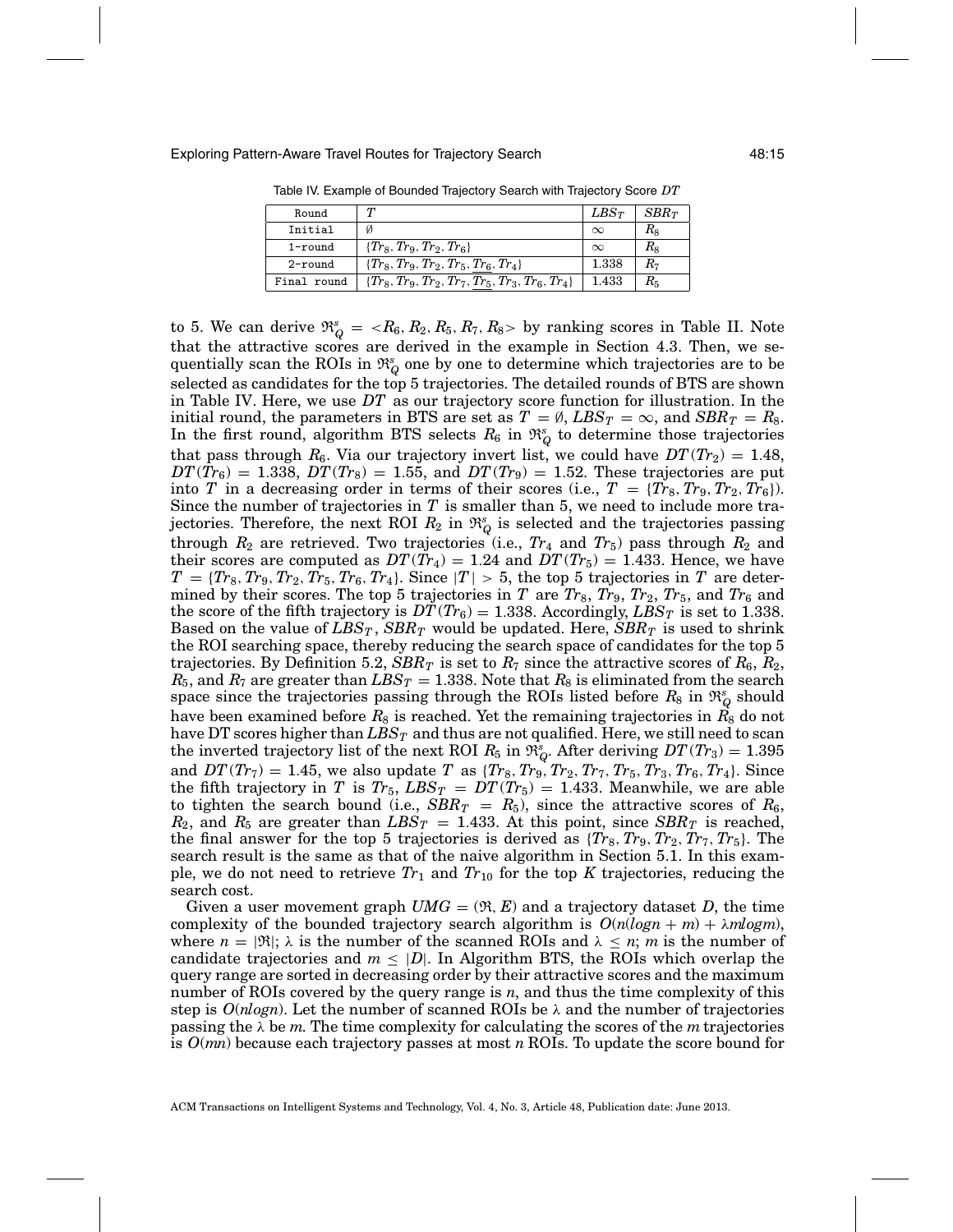candidate trajectories needs  $O(m \log m)$  and it is performed at most  $\lambda$  time, and thus the time complexity is  $O(\lambda m \log m)$ . Therefore, the overall time complexity is  $O(n(\log n +$  $m$ ) +  $\lambda$ *mlogm*).

## **5.3. Analysis of Algorithm BTS**

In this section, we analyze the correctness of algorithm BTS. The goal of our analysis is to prove that the accuracy of a search result derived by algorithm BTS is good compared to the naive algorithm. In algorithm BTS, by selecting ROIs within a given spatial range, trajectories passing through the selected ROIs are retrieved as candidates for the top *K* trajectories. The search bound of ROIs to be examined is used as a stop criteria. It is not necessary to retrieve remaining trajectories because trajectories not examined within the search bound are not qualified as the top *K* trajectories at all. In BTS, we only select trajectories that certainly pass through the ROIs before  $SBR$  in  $\mathfrak{R}_Q^s$ as candidates for the top *K* trajectories. If a trajectory only passes through the ROIs after *SBR* in  $\mathfrak{R}_Q^s$  but not any other ROI before *SBR* in  $\mathfrak{R}_Q^s$ , this trajectory would not be selected as a candidate for the top *K* trajectories. In short, all trajectories passing through the spatial range are separated into two sets. The trajectories that only pass through the ROIs after  $\bar{S}BR$  in  $\mathfrak{R}^s_Q$ , are put in the Noncandidate Set, denoted as NS. The remaining trajectories that certainly go through the ROIs before  $SBR$  in  $\mathfrak{R}_Q^s$  are put in a Candidate Set, denoted as CS. Hence, in BTS, we only select all trajectories in CS as candidates of top *K* trajectories. To prove the correctness of BTS, we should prove that there does not exist a trajectory in NS which should be in the top *K* trajectories. In other words, we prove that the scores of the trajectories in CS are larger than those of the trajectories in NS. The correctness of BTS is proved by Theorem 5.5 and Theorem 5.8 with respect to different trajectory score functions.

In Theorem 5.5, we prove the correctness of BTS with the trajectory score function *DT*. To prove the correctness of BTS, we prove that the scores of the top *K* trajectories discovered by BTS are larger than the scores of the trajectories that are not selected as candidates by BTS, that is, the minimum trajectory score of the trajectories in CS must be larger than the maximum trajectory score of the trajectories in NS. Before proving Theorem 5.5, we prove two lemmas used in Theorem 5.5. Lemma 5.3 is used to find out the maximum trajectory score from NS. Lemma 5.4 is used to find out the minimum trajectory score from CS.

In Lemma 5.3, we show how to determine the value of the maximum average of a set of numbers selected from a given set of numbers.

LEMMA 5.3. *Given a set*  $\{x_i\}_{i=1}^n$  *where*  $x_i > 0$  *for*  $1 \le i \le n$  *and*  $x_i > x_{i+1}$  *for*  $1 \le i \le n$ ,  $\max\{\frac{1}{|S'|}\sum_{x\in S'} x|S'\subseteq \{x_i\}_{i=1}^n\}=x_1.$ 

Proof. Let  $S = \{x_i\}_{i=1}^n$ . Suppose all nonempty subsets of  $S$  are  $S_1^1, S_2^1, \ldots, S_n^1, S_1^2, S_2^2$ ,  $\ldots, S^2_{C^n_2}, \ldots, S^i_1, \ldots, S^i_{C^n_i}, \ldots, S^n_1,$  where  $S^i_j$  is a nonempty subset of size  $i$  and  $1 \leq j \leq C^n_i$ for  $i \in \mathbb{N}$  and  $1 \leq i \leq n$ .

Let a nonempty set  $S_{max}^i$  be the subset that has the maximum average in  $S_j^i$  for  $1 \leq j \leq C_i^n$ .

 $\text{For each } i \in \mathbb{N} \text{ and } 1 \leq i \leq n \text{, it is trivial that a nonempty subset } S_{max}^i \text{ is } \{x_j\}_{j=1}^i \text{ and } S_{max}^i \text{ is } \{x_j\}_{j=1}^i \text{ and } S_{max}^i \text{ is } \{x_j\}_{j=1}^i \text{ and } S_{max}^i \text{ is } \{x_j\}_{j=1}^i \text{ and } S_{max}^i \text{ is } \{x_j\}_{j=1}^i \text{ and } S_{max}^i \text{ is } \{x_j\}_{j=1}^i \text{ and } S_{max}^i \text{$ the average of the elements in the subset is  $\frac{1}{i} \sum_{j=1}^{i} x_j$ .

Then we claim that the average of the elements in  $S^i_{max}$  is greater than the average  $\sum_{i=1}^{i} x_i = \sum_{i=1}^{i+1} x_i$  *i*  $\in \mathbb{N}$  and  $1 \leq i < n$ . We prove that  $\frac{1}{i} \sum_{j=1}^{i} x_j > \frac{1}{i+1} \sum_{j=1}^{i+1} x_j$ for  $i \in \mathbb{N}$  and  $1 \leq i \leq n$ .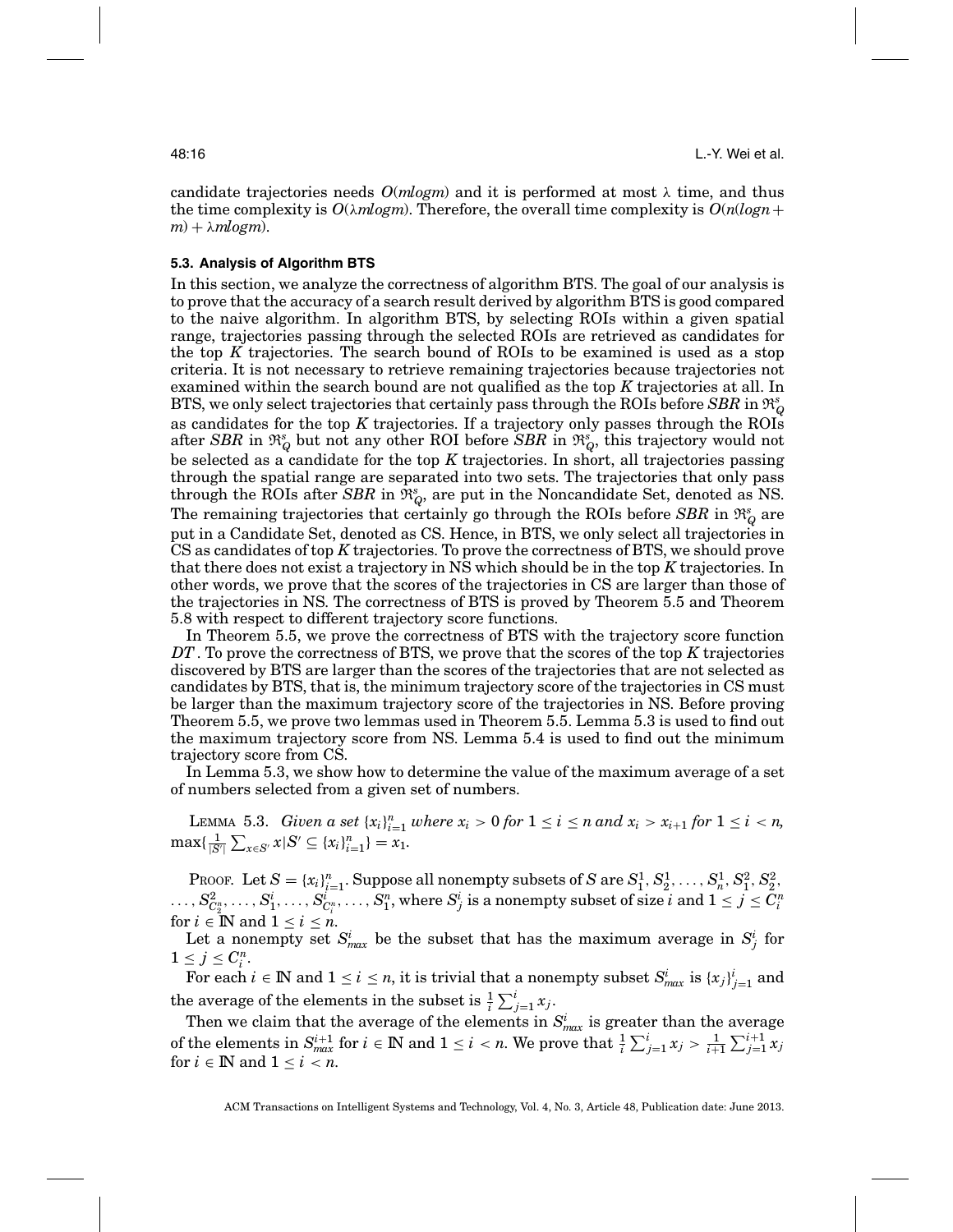Exploring Pattern-Aware Travel Routes for Trajectory Search 48:17

For  $i \in \mathbb{N}$  and  $1 \leq i < n$ , since  $x_i > x_{i+1}$  for  $1 \leq j \leq i$ ,

$$
\frac{1}{i} \sum_{j=1}^{i} x_j - \frac{1}{i+1} \sum_{j=1}^{i+1} x_j = \frac{1}{i(i+1)} \left( (i+1) \sum_{j=1}^{i} x_j - i \sum_{j=1}^{i+1} x_j \right) = \frac{1}{i(i+1)} \left( \sum_{j=1}^{i} x_j - ix_{i+1} \right)
$$
\n
$$
= \frac{1}{i(i+1)} \sum_{j=1}^{i} (x_j - x_{i+1}) > 0.
$$

Due to that  $\frac{1}{i}\sum_{j=1}^i x_j > \frac{1}{i+1}\sum_{j=1}^{i+1} x_j$  for  $i \in \mathbb{N}$ , the average of the elements in  $S^1_{max}$  is the maximum average and the maximum average is *x*1.

In Lemma 5.4, we show how to determine the value of the minimum average of a set of numbers selected from a given set of numbers.

LEMMA 5.4. *Given a set*  $\{x_i\}_{i=1}^n$  *where*  $x_i > 0$  *for*  $1 \le i \le n$  *and*  $x_i > x_{i+1}$  *for*  $1 \le i \le n$ ,  $\min\{\frac{1}{|S'|}\sum_{x\in S'} x|S'\subseteq \{x_i\}_{i=1}^n\} = x_n.$ 

PROOF. The proof is similar to the proof of Lemma 5.3.  $\Box$ 

Similarly, Lemma 5.3 and Lemma 5.4 hold even though a part of the distinct elements in set *S* are equal.

THEOREM 5.5 (CORRECTNESS OF BTS WITH *DT* SCORE FUNCTION). *Given a sequence of*  $ROIs \ \mathfrak{R}_Q^s$  the corresponding set of trajectories  $T'$  that pass through at least one ROI in  $\mathfrak{R}_{Q}^{s}$  and  $\stackrel{\centerdot}{a}$  set of candidate trajectories  $T$  with  $LBS_{T}$  and  $SBR_{T},$  the scores of top  $K$  in *T are larger than the scores of the trajectories in T /T .*

PROOF. It is trivial to show that the set of candidate trajectories *T* is contained in *T* . Suppose that there exists a trajectory in *T* /*T* such that the score of the trajectory is greater than the score of one of the top *K* trajectories in *T*. Let the size of  $\mathfrak{R}_{Q}^{s}$  be *m* and  $SBR_T = R_h^s$ . If a trajectory in  $T/T$ , the trajectory does not pass through any ROI  $R_i^s$  for  $1 \le i \le h$ , or it will be in *T*. The reason is that BTS selects trajectories that pass through the ROIs in  $\{R_1^s, \ldots, R_h^s\}$ . Hence, a trajectory in  $T/T$  only passes through ROIs in  $\{R_{h+1}^s, \ldots, R_m^s\}$ . We claim that  $max\{DT(Tr)|\overline{Tr} \in T/T\} = \overline{S(R_{h+1}^s)}$ .  $\text{Since } S(R_i^s) \geq S(R_{i+1}^s) \text{ for each } i \text{ and } h+1 \leq i \leq m \text{, the maximum score of a trajectory}$ that only passes through ROIs in  $\{R_{h+1}^s, \ldots, R_m^s\}$  is  $S(R_{h+1}^s)$  by Lemma 5.3. Similarly, we further claim that the  $min\{DT(Tr)|Tr \in T\} = S(R_h^s)$ . Since  $S(R_i^s) \geq S(R_{i+1}^s)$  for each  $1 \leq i \leq h$ , the minimum score of a trajectory that only passes through ROIs in  $\{R_1^s, \ldots, R_h^s\}$  is  $S(R_h^s)$  by Lemma 5.4. Since  $S(R_h^s) > S(R_{h+1}^s)$ , we derive that the maximum trajectory score in *T* /*T* is less than the minimum trajectory score in *T*. However, the minimum trajectory score is smaller than or equal to the score of the *K*th trajectory in *T*. Then, there does not exist a trajectory in *T* /*T* such that the score of the trajectory is greater than the score of one of the top *K* trajectories in *T*. Hence, the scores of the top *K* trajectories in *T* are larger than the scores of trajectories in *T* /*T* by contradiction.  $\Box$ 

Similarly, we prove the correctness of BTS with the trajectory score function *BT* in Theorem 5.8. Lemma 5.6 and Lemma 5.7 used in Theorem 5.8 are first proved.

LEMMA 5.6. *Given a set*  $\{x_i\}_{i=1}^n$  *where*  $x_i > 0$  for  $1 \leq i \leq n$  *and*  $x_i > x_{i+1}$  for  $1 \leq i < n$ ,  $\max\{\sum_{x\in S'} x | S' \subseteq \{x_i\}_{i=1}^n\} = \sum_{i=1}^{n-1} x_i.$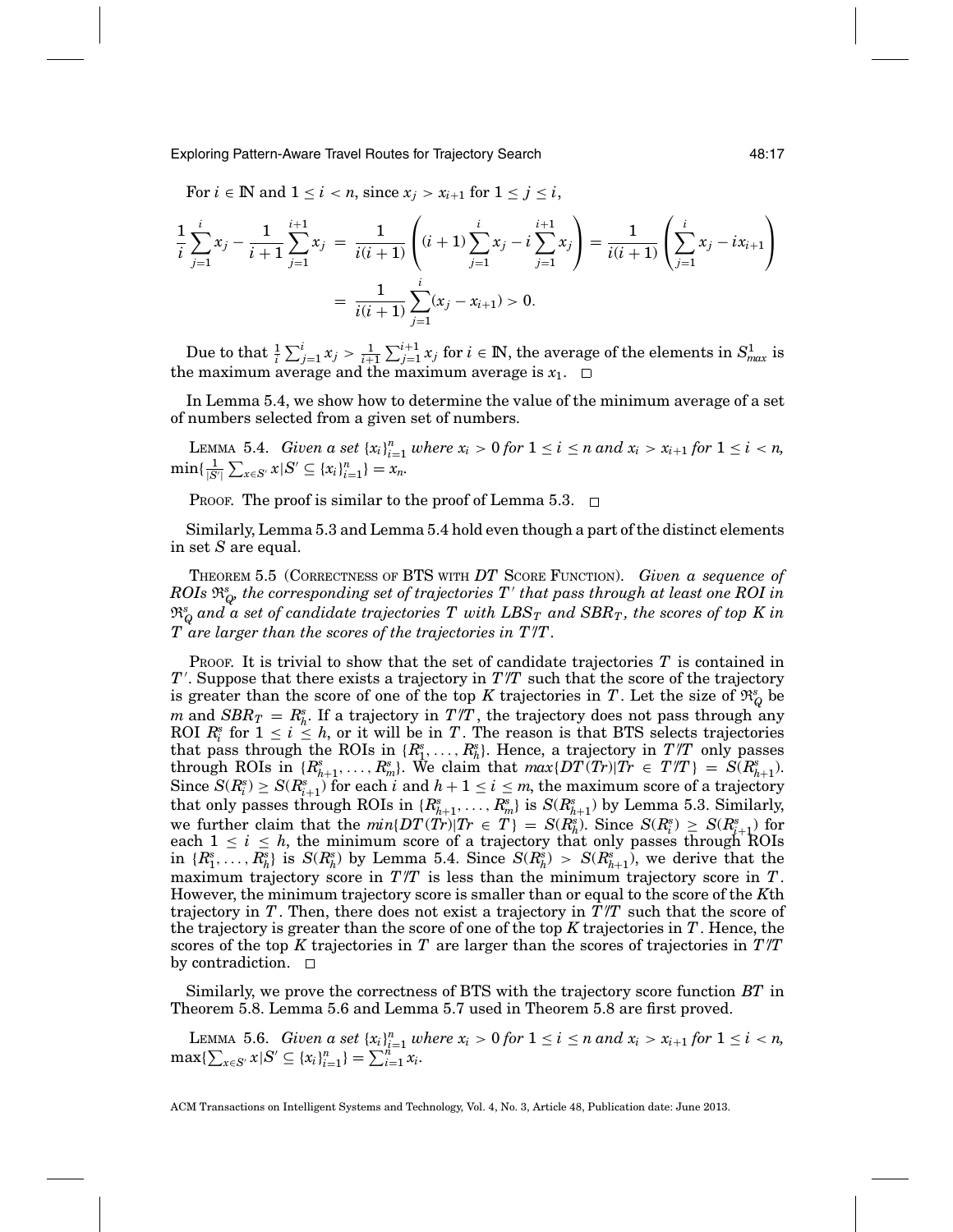PROOF. Let  $S = {x_i}_{i=1}^n$ . Suppose all nonempty subsets of *S* are  $S_1^1, S_2^1, \ldots, S_n^1$ .  $S^2_1, S^2_2, \ldots, S^2_{C^n_2}, \ldots, S^i_1, \ldots, S^i_{C^n_i}, \ldots, S^n_1, \text{ where } S^i_j \text{ is a non-empty subset of size } i \text{ and }$  $1 \leq j \leq C_i^n$  for  $i \in \mathbb{N}$  and  $1 \leq i \leq n$ .

Let a nonempty set  $S^i_{max}$  be the subset that has the maximum summation in  $S^i_j$  for  $1 \leq j \leq C_i^n$ .

 $\text{For each } i \in \mathbb{N} \text{ and } 1 \leq i \leq n \text{, it is trivial that a nonempty subset } S_{max}^i \text{ is } \{x_j\}_{j=1}^i \text{ and } S_{max}^i \text{ is } \{x_j\}_{j=1}^i \text{ and } S_{max}^i \text{ is } \{x_j\}_{j=1}^i \text{ and } S_{max}^i \text{ is } \{x_j\}_{j=1}^i \text{ and } S_{max}^i \text{ is } \{x_j\}_{j=1}^i \text{ and } S_{max}^i \text{ is } \{x_j\}_{j=1}^i \text{ and } S_{max}^i \text{$ the summation of the elements in the subset is  $\sum_{j=1}^{i} x_j$ .

Then, we claim that the summation of the elements in  $S_{max}^i$  is smaller than the summation of the elements in  $S_{max}^{i+1}$  for  $i \in \mathbb{N}$  and  $1 \leq i \leq n$ . Thus, we prove that  $\sum_{j=1}^{i} x_j < \sum_{j=1}^{i+1} x_j$  for  $i \in \mathbb{N}$  and  $1 \le i < n$ .

 $\text{For } i \in \mathbb{N} \text{ and } 1 \leq i < n \text{, since } x_{i+1} > 0 \text{ for each } i \text{ and } 1 \leq i \leq n \text{,}$ 

$$
\sum_{j=1}^{i+1} x_j - \sum_{j=1}^i x_j = x_{i+1} > 0.
$$

 $\sum_{j=1}^{i+1} x_j > \sum_{j=1}^{i} x_j$  for  $i \in \mathbb{N}$  holds, showing that the summation of the elements in  $S_{max}^n$  is the maximum summation and the maximum summation is  $\sum_{i=1}^n x_i$ .

LEMMA 5.7. *Given a set*  $\{x_i\}_{i=1}^n$  *where*  $x_i > 0$  *for*  $1 \le i \le n$  *and*  $x_i > x_{i+1}$  *for*  $1 \le i \le n$ *,*  $\min\{\sum_{x \in S'} x | S' \subseteq \{x_i\}_{i=1}^n\} = x_n.$ 

PROOF. The proof is similar to the proof of Lemma 5.6.  $\Box$ 

THEOREM 5.8 (CORRECTNESS OF BTS WITH *BT* SCORE FUNCTION). *Given a sequence of*  $ROIs \ \mathfrak{R}_Q^s$  the corresponding set of trajectories  $T'$  that passes through at least one ROI  $i$ n  $\mathfrak{R}_{Q}^{s}$  *and a set of candidate trajectories T with*  $LBS_{T}$  *and*  $SBR_{T},$  *the scores of top K in T are larger than the scores of the trajectories in T /T.*

PROOF. The proof for the correctness of BTS with the *BT* score function is similar to the proof of Theorem 5.5 using Lemma 5.6 and Lemma 5.7.  $\Box$ 

### **6. PERFORMANCE EVALUATION**

#### **6.1. Dataset and Setting**

In this section, we conduct experiments to evaluate the performance of our framework. We crawl travel and biking trajectories around Taiwan from EveryTrail and Bikemap [Bikemap 2010; 2009]. There are 6,548 trajectories and 1,301,192 GPS data points. To extract ROIs, the whole space is divided into grids and the grid length is set to *l* meters. The impact of grid length will be discussed in our experiments later. A performance study of algorithm BST is investigated. Furthermore, to evaluate the scalability of algorithm BTS, we vary the data size by the number of trajectories in the spatial range (denoted as  $|T_Q|$ ) and the number of ROIs in the spatial range (i.e.,  $|R_Q|$ ). The default settings of some important parameters are that the grid length  $l = 300$  meters, the rank-threshold  $K = 10$ , the parameter  $\alpha = 0.85$ , and the minimum density threshold  $\theta = 10$ . All experiments are performed on a computer with AMD Phenom II X4 955 processors and 4GB of memory.

### **6.2. Effectiveness of PATS**

In this section, we first conduct experiments to demonstrate trajectories derived under two score functions (i.e., *DT* and *BT*) in PATS. Then, a user study is performed to solicit users' feedback to justify the effectiveness of PATS.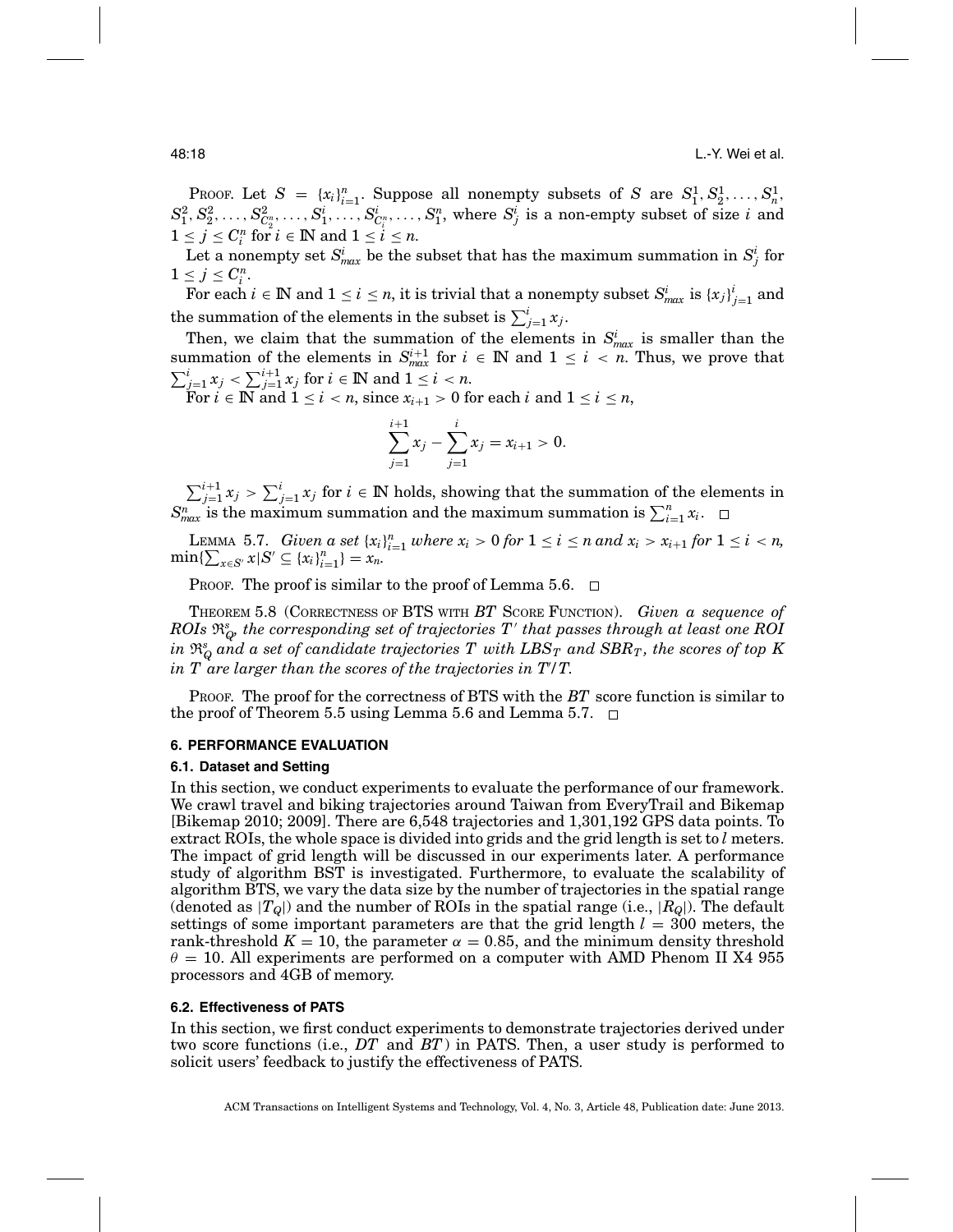

Fig. 7. Attractions in Kenting, Taiwan [Kenting National Park Headquarters, Taiwan 2011].



Fig. 8. Top 3 trajectories retrieved under the trajectory score function *DT* in Kenting.

6.2.1. Top K Trajectories under Different Trajectory Score Functions. We first demonstrate the search result of PATS under different trajectory score functions. The spatial range is the range of Kenting, one of the popular travel areas in Taiwan. The attractions in Kenting [Kenting National Park Headquarters, Taiwan 2011] are depicted in Figure 7. Figure 8 (respectively, Figure 9) shows the top 3 trajectories retrieved under the score function *DT* (respectively, *BT*) by PATS. As shown in Figure 8(a) and Figure 9(a), the length of the top trajectory ranked by *DT* is smaller than that of the top trajectory ranked by *BT*. Clearly, trajectory score function *DT* includes the ROIs having high attractive scores since the score function *DT* aims at maximizing the average attractive score of ROIs. With the score function *BT*, long trajectories, passing through many ROIs, are rank highly in the search results.

6.2.2. Quality Evaluation of Top <sup>K</sup> Trajectories in PATS. In this section, we solicit users' feedback to evaluate the quality of search results of PATS. In our user study, we randomly invited 30 users from campuses to rate the top *K* trajectories of PATS. The users consist of 16 females and 14 males, and their ages are between 22 to 35. We provided two search results by issuing spatial ranges: One spatial range covers Kenting and the other is the area of Sun Moon Lake. Due to the fact that we have a sufficient number of trajectories in Kenting and Sun Moon Lake, the search result of these two spatial ranges are sufficient. The spatial ranges for Kenting and Sun Moon Lake are shown in Figure 7 and Figure 10(a), respectively. In our user study, we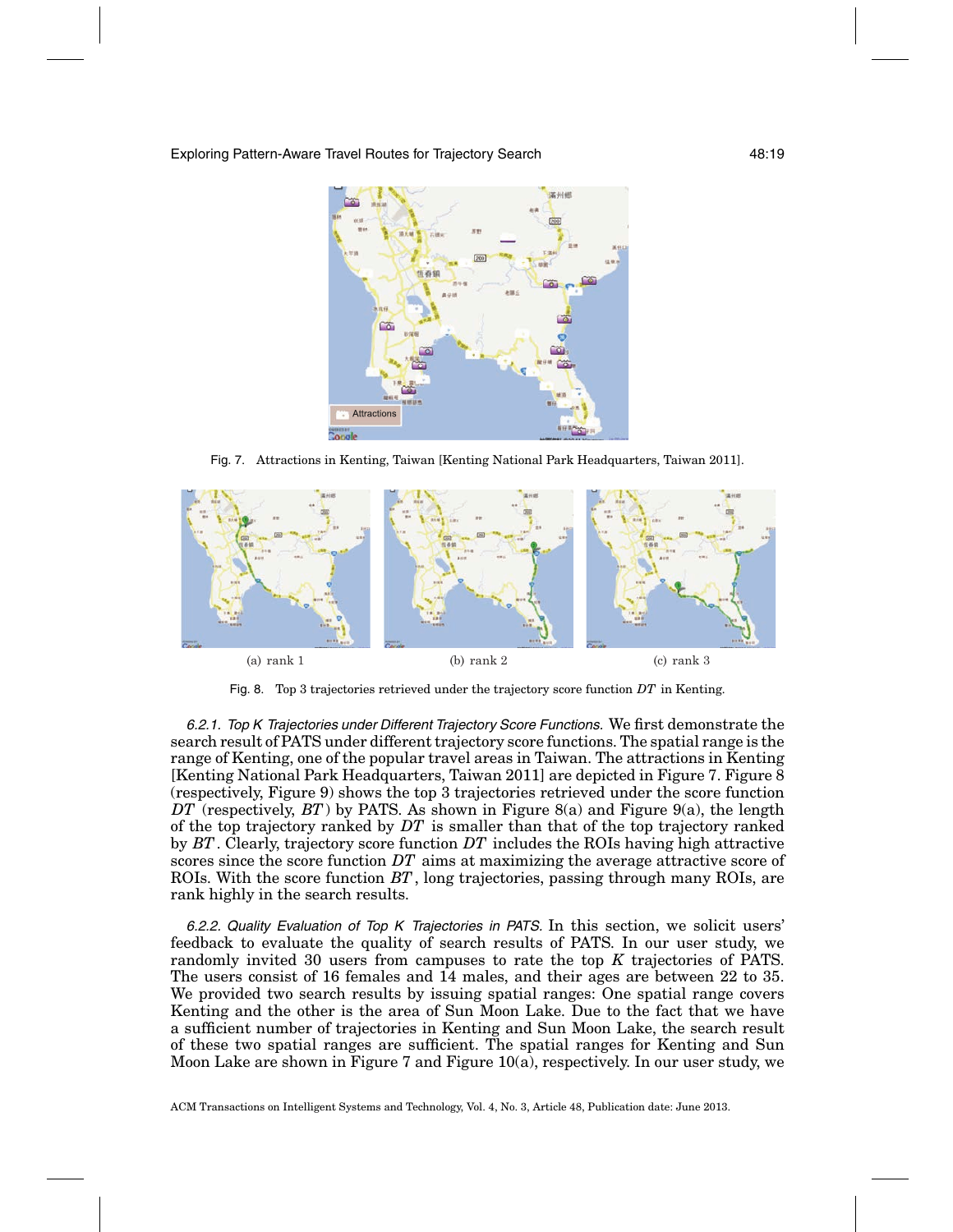

Fig. 9. Top 3 trajectories retrieved under trajectory score function *BT* in Kenting.



(a) attractions in Sun Moon Lake (b) top 1 trajectory under  $DT$  (c) top 1 trajectory under  $BT$ 

Fig. 10. Top-1 trajectory retrieved under different trajectory score functions in Sun Moon Lake.

only set *K* to be 1. Thus, the top trajectory is retrieved under two score functions. For the spatial range of Kenting scenic area, the top trajectory retrieved for an in-depth trip and the top trajectory retrieved for an in-breadth trip are shown in Figure 8(a) and Figure 9(a), respectively. For the spatial range of Sun Moon Lake scenic area, Figure 10(b) and Figure 10(c) show the top 1 trajectories retrieved for an in-depth trip and an in-breadth trip, respectively. In addition, the attractions in Sun Moon Lake area are illustrated in Figure 10(a).

For each top trajectory under two score functions, we asked the users to rate their interest in the trajectory via four levels: very interested, interested, somewhat interested, or not interested. To provide a quantitative measure, we assigned interest scores to these levels from 3 (very interested) to 0 (not interested). To analyze the effectiveness of the retrieved routes for different travel requirements, the users were divided into two groups: one group of users prefer in-depth trips while the other group of users like in-breadth trips. In the user study, 47% of users preferred in-depth trips (denoted as  $U_D$ ) and 53% preferred in-breadth trips (denoted as  $U_B$ ). To evaluate the performance in different travel scenarios, for each retrieved route, we aggregated the rating of each group and averaged the interest scores.

The experimental results of the effectiveness of PATS are presented in Figure 11. As shown in Figure 11(a), given the spatial range in Kenting scenic area, the users in group  $U_D$  are indeed more interested in our recommended in-depth trip (i.e., top trajectory derived by the score function *DT*), because the average interest score of a recommended in-depth trip is higher than the average interest score of a recommended in-breadth trip. In addition, given the query range in Kenting scenic area, the users in group *UB* liked our recommended in-breadth trip (i.e., top trajectory retrieved by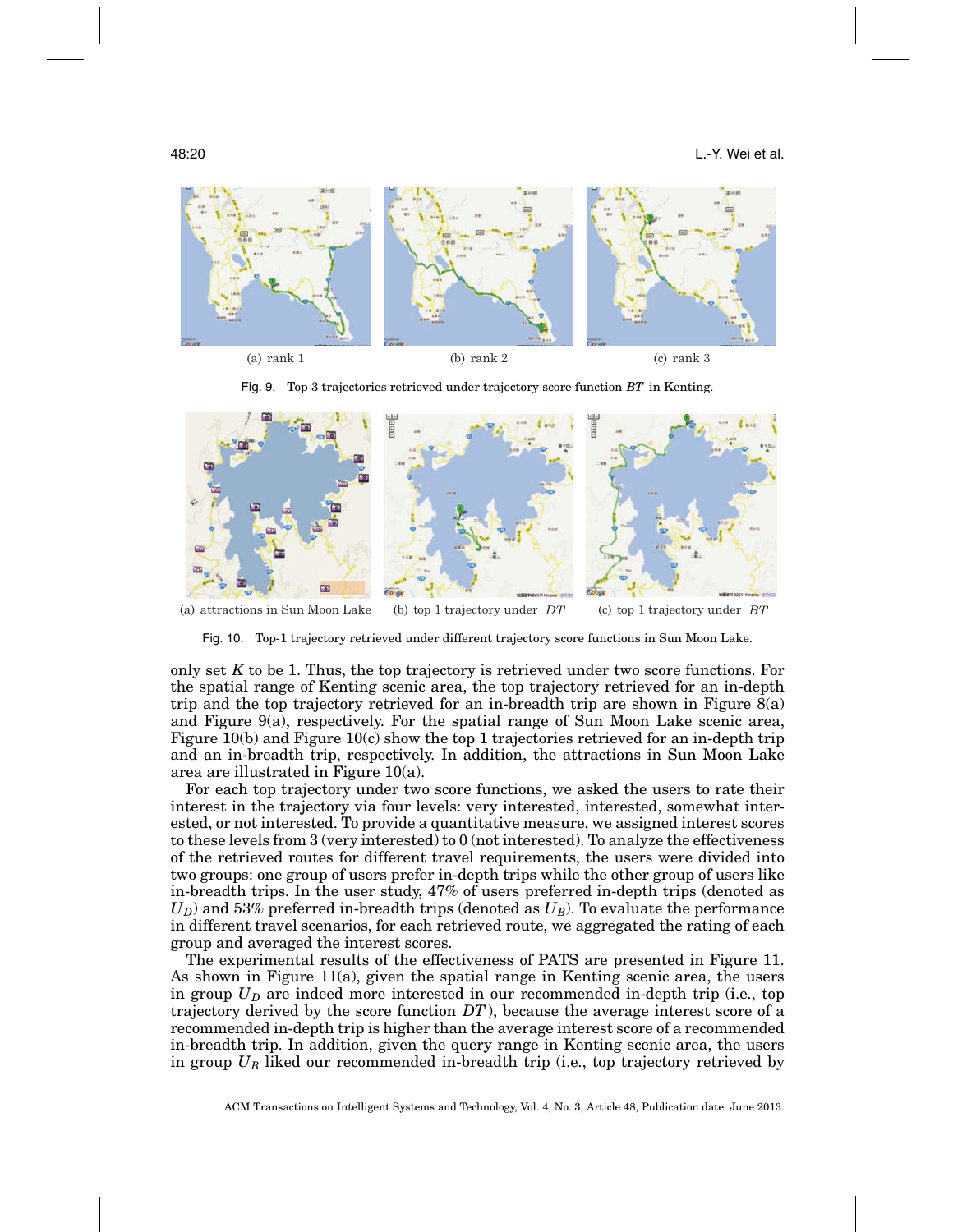

Fig. 11. Quality of trajectories retrieved in PATS for spatial queries in Kenting and Sun Moon Lake.



Fig. 12. Effect of different grid lengths.

trajectory score function *BT*) because the average interest score of a recommended inbreadth trip is higher than the average interest score of a recommended in-depth trip. Similarly, Figure 11(b) shows the result of evaluating the users' feedback for the top trajectory in Sun Moon Lake area. Therefore, the experimental results show that the quality of trajectories derived by PATS is high, and thus PATS could provide different travel routes for two kinds of user preferences.

### **6.3. Efficiency of Algorithm BTS in PATS**

Since algorithm BTS supports online trajectory search in PATS, the efficiency of algorithm BTS is next examined. We compare algorithm BTS with the naive algorithm (algorithm Naive) described in Section 5.1. In the following, the results derived by algorithm BTS with trajectory score functions *BT* and *DT* are denoted as BTS-BT and BTS-DT, respectively. We evaluate the efficiency of algorithm BTS by varying grid length *l*, rank-threshold *K*, and the trajectory data sizes.

6.3.1. The Impact of Grid Length. In Figure 12, we fix the spatial range such that there is about 1000 trajectories within the spatial range (i.e.,  $|T_Q| = 1000$ ) in the experiment. As show in Figure 12, the response time of the three algorithms decreases as the grid length increases. The reason is that the number of ROIs would decrease when the value of grid length *l* increases. Thus, the computation cost for deriving trajectory scores is decreased due to a smaller number of ROIs. In addition, both BTS-BT and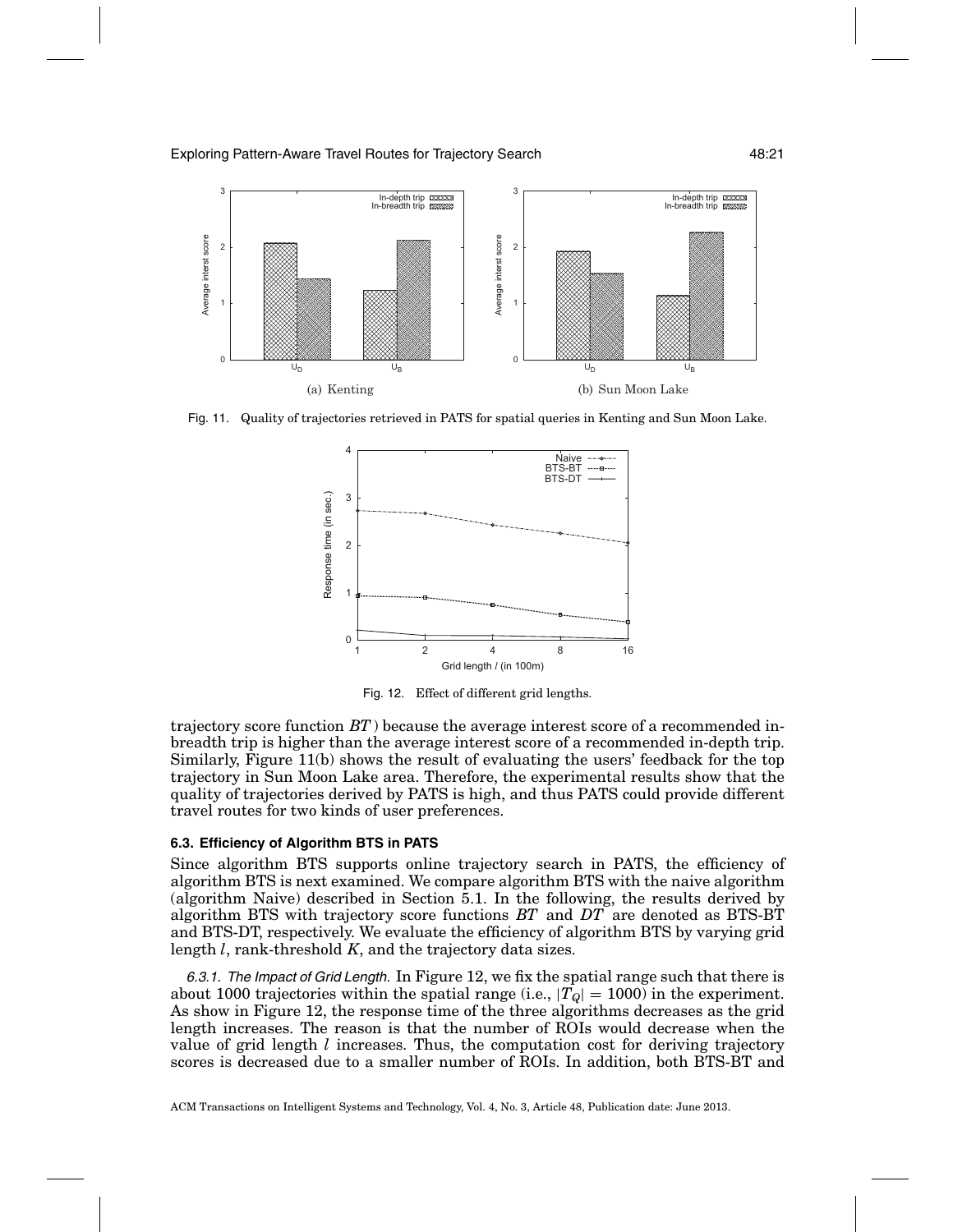



(a) effect of the number of trajectories crossing a (b) effect of the number of ROIs in a spatial range spatial range

Fig. 14. Sensitivity analysis of algorithm Naive and BTS with varied  $|T_Q|$  and  $|R_Q|$ .

BTS-DT outperform algorithm Naive. This shows the advantage of using bounds to reduce search space for the top *K* trajectories. Although using a larger grid length can improve the efficiency of query time, the discrimination of trajectories is reduced. This is because each trajectory is likely to have the same travel route. Thus, trajectories will have the same trajectory score in terms of depth-trip and breadth-trip scores.

6.3.2. The Impact of Rank-Threshold. Figure 13 shows the effect of *K* on BTS which discovers the top *K* trajectories. In the experiment, the spatial range includes 100 ROIs and 1600 trajectories (i.e.,  $|R_Q| = 100$  and  $|T_Q| = 1600$ ). As can be seen in Figure 13, when the value of *K* increases, the response time of BTS-BT and that of BTS-DT slightly increases because more candidate trajectories are involved in calculating their trajectory scores. Although the response time of the Naive algorithm is not affected by *K*, the response time of algorithm Naive is much larger than that of BTS-BT and BTS-DT.

6.3.3. The Impact of Trajectory Data Size. For scalability, two factors affect the performance of online trajectory search. One is the number of ROIs and the other is the number of trajectories. To evaluate the effect of a different number of trajectories (i.e., |*TQ*|), we randomly choose |*TQ*| trajectories that pass through a specified spatial range and vary the number of trajectories (i.e.,  $|T_Q|$  ranges from 500 to 2500). In addition, we fix the number of ROIs in the spatial range as 500 (i.e.,  $|R_{Q}| = 500$ ) by randomly choosing 500 ROIs within the spatial range. As shown in Figure 14(a), the response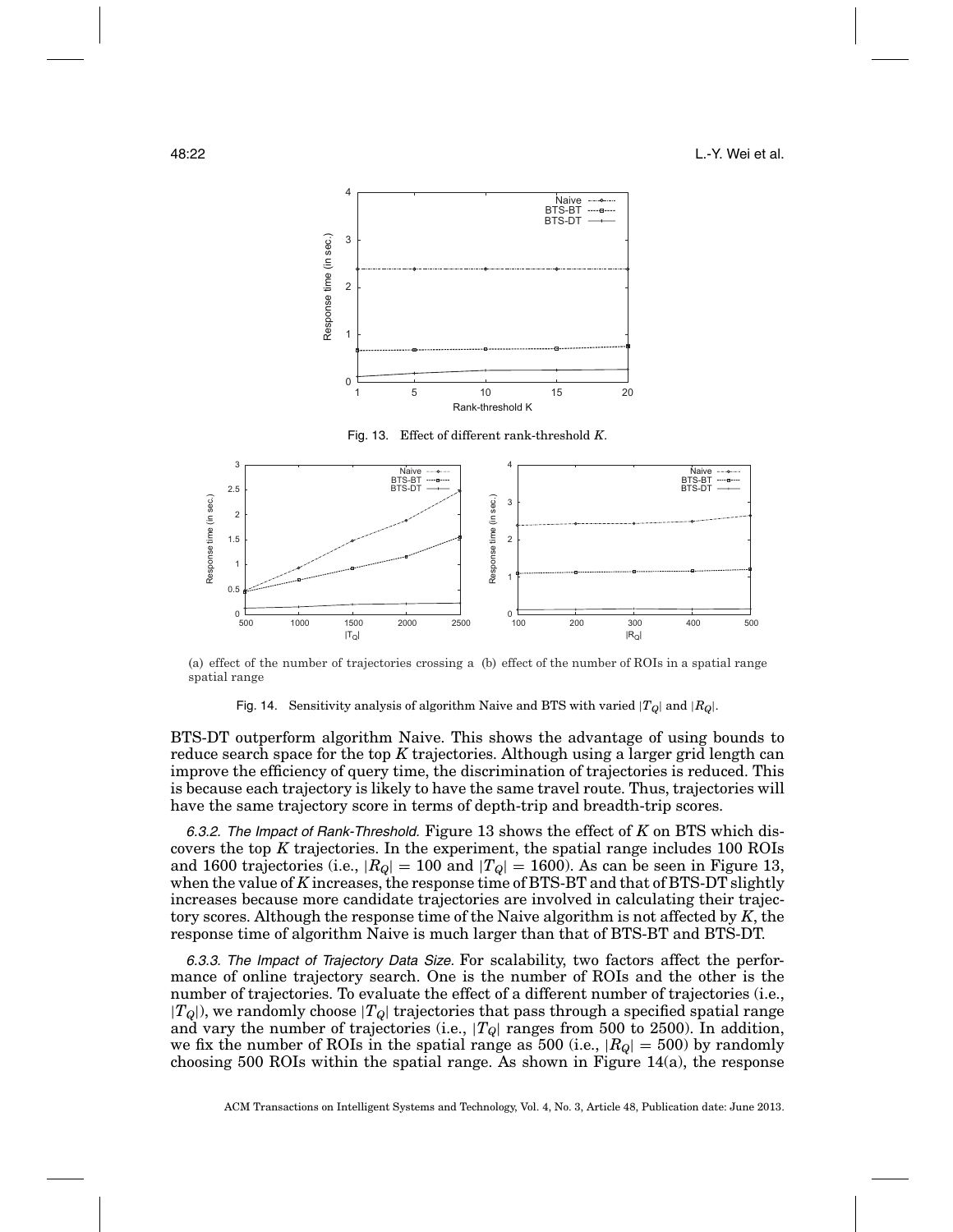Exploring Pattern-Aware Travel Routes for Trajectory Search 48:23

time of the three algorithms increases as  $|T_Q|$  increases. However, the response times of BTS-DT and BTS-BT are smaller than that of algorithm Naive. Since algorithm BTS is able to reduce the search space for retrieving the top *K* trajectories, it results in a shorter response time. The performance is prominent when  $|T_{Q}|$  is large.

Similarly, to evaluate the effect of a different number of ROIs, we randomly choose |*RQ*| ROIs within the spatial range by varying |*RQ*| from 100 to 500. Then, we fix the number of trajectories that pass through the spatial range to be 2000. As shown in Figure 14(b), when |*RQ*| increases, the response times of algorithm Naive and BTS-BT (or BTS-DT) slightly increase. This is because that with the increase of  $|R_{Q}|$ , the cost of trajectory score calculation would increase. Note that BTS-BT and BTS-DT still have better performance than algorithm Naive. The preceding experimental results show that algorithm BTS in PATS is efficient enough to support online trajectory search.

#### **7. CONCLUSIONS AND FUTURE WORKS**

In this article, we have dealt with the problem of searching for pattern-aware travel routes from trajectory datasets. We have developed a framework comprising travel behavior exploration and trajectory search components, to search the top *K* trajectories with a user preference of depth/breadth. We have built a user movement graph to capture travel behaviors. Then, we have proposed algorithm AS to infer attractive scores of ROIs. In light of attractive scores of ROIs, we have formulated a depth-trip score function and a breadth-trip score function for trajectories. To support time-critical online query, we have proposed algorithm BTS without compromising the accuracy of the search results. We have evaluated our framework using a real dataset and have studied the performance of our framework under different parameter settings. In particular, user studies have been conducted and from these studies, our framework effectively derives interesting travel routes according to user preference of depth/breadth. In addition, the experimental results demonstrate the efficiency of our framework as the query time is less than one second overall. In the future, we will develop more complex travel requirements, such as combining both in-depth and in-breadth patterns and considering the travel time of travel routes. Moreover, for the determination of ROIs, we will explore the attractions from social media using photos and check-in records. With the use of social media, users' travel experiences could be emphasized for travel route planning. In addition, to derive more informative travel routes, we will develop more semantic high-level trajectory search from semantic trajectories.

#### **REFERENCES**

- ABOWD, G. D., ATKESON, C. G., HONG, J., LONG, S., KOOPER, R., AND PINKERTON, M. 1997. Cyberguide: A mobile context-aware tour guide. *Wirel. Netw. 3,* 5, 421–433.
- BAHMANI, B., CHOWDHURY, A., AND GOEL, A. 1989. Statistical complexity of the power method for markov chains. *J. Complex. 5,* 2, 119–143.

BIKEMAP 2010. http://www.bikemap.net.

- BRIN, S. AND PAGE, L. 1998. The anatomy of a large-scale hypertextual web search engine. *Comput. Netw. ISDN Syst. 30,* 1–7, 107–117.
- CAO, X., CONG, G., AND JENSEN, C. S. 2010. Mining significant semantic locations from gps data. *Proc. VLDB Endow. 3,* 1, 1009–1020.

CARWEB. 2010. http://carweb.cs.nctu.edu.tw.

- CHEN, L., OZSU, M. T., AND ORIA, V. 2005. Robust and fast similarity search for moving object trajectories. In *Proceedings of the 25th ACM SIGMOD International Conference on Management of Data (SIGMOD)*. 491–502.
- CHEN, Z., SHEN, H. T., ZHOU, X., ZHENG, Y., AND XIE, X. 2010. Searching trajectories by locations: An efficiency study. In *Proceedings of the 30th ACM SIGMOD International Conference on Management of Data (SIGMOD)*. 255–266.

ACM Transactions on Intelligent Systems and Technology, Vol. 4, No. 3, Article 48, Publication date: June 2013.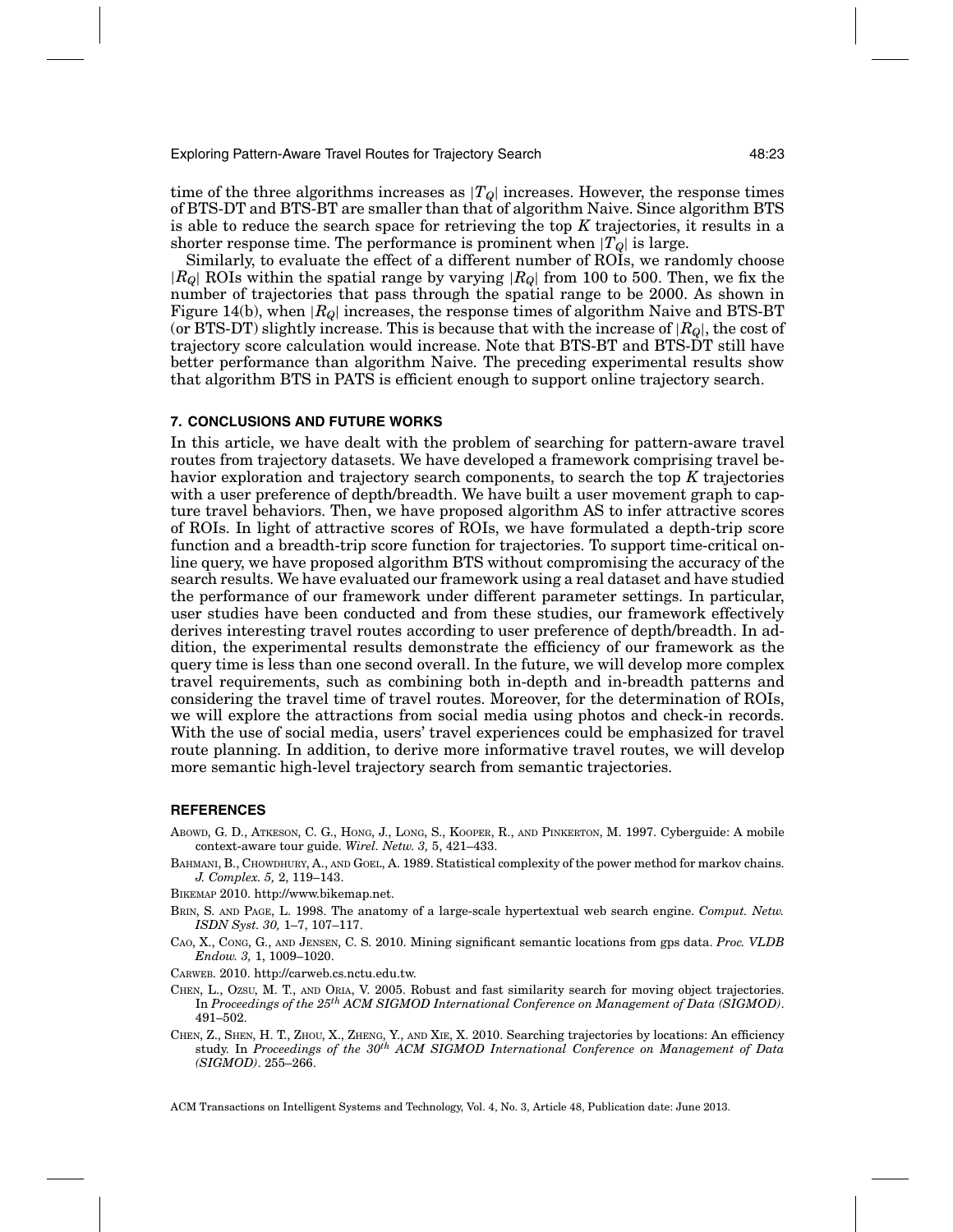- CHOUDHURY, M. D., FELDMAN, M., AMER-YAHIA, S., GOLBANDI, N., LEMPEL, R., AND YU, C. 2010. Automatic construction of travel itineraries using social breadcrumbs. In *Proceedings of the 21st ACM Conference on Hypertext and Hypermedia (HT)*. 35–44.
- CUDRE-MAUROUX, P., WU, E., AND MADDEN, S. 2010. Trajstore: An adaptive storage system for very large trajectory data sets. In *Proceedings of the 26th International Conference on Data Engineering (ICDE)*. 109–120.
- EVERYTRAIL 2009. http://www.everytrail.com/.
- GIANNOTTI, F., NANNI, M., PINELLI, F., AND PEDRESCHI, D. 2007. Trajectory pattern mining. In *Proceedings of the 13th ACM SIGKDD International Conference on Knowledge Discovery and Data Mining (KDD)*. 330–339.
- GOLUB, G. H. AND LOAN, C. F. V. 1996. *Matrix Computations*. The John Hopkins University Press.
- GONZALEZ, H., HAN, J., LI, X., MYSLINSKA, M., AND SONDAG, J. P. 2007. Adaptive fastest path computation on a road network: A traffic mining approach. In *Proceedings of the 33rd International Conference on Very Large Data Bases (VLDB)*. 794–805.
- HARIHARAN, R. AND TOYAMA, K. 2004. Project lachesis: Parsing and modeling location histories. In *Proceedings of the 3rd International Conference on Geographic Information Science (GIScience'04)*. 106–124.
- JENSEN, C. S., LIN, D., AND OOI, B. C. 2007. Continuous clustering of moving objects. *IEEE Trans. Knowl. Data Engin. 19,* 9, 1161–1174.
- JEUNG, H., LIU, Q., SHEN, H. T., AND ZHOU, X. 2008. A hybrid prediction model for moving objects. In *Proceedings of the 24th International Conference on Data Engineering (ICDE)*. 70–79.
- JEUNG, H., YIU, M. L., ZHOU, X., JENSEN, C. S., AND SHEN, H. T. 2008. Discovery of convoys in trajectory databases. In *Proceedings of the 34th International Conference on Very Large Databases (VLDB)*. 1068–1080.
- KANG, J. H., WELBOURNE, W., STEWART, B., AND BORRIELLO, G. 2005. Extracting places from traces of locations. *ACM SIGMOBILE Mobile Comput. Comm. Rev. 9,* 3, 58–68.
- KENTING NATIONAL PARK HEADQUARTERS, TAIWAN 2011. http://www.ktnp.gov.tw/.
- KUMAR, P., SINGH, V., AND REDDY, D. 2005. Advanced traveler information system for hyderabad city. *IEEE Trans. Intell. Transport. Syst. 6,* 1, 26–37.
- LANGE, R., DURR, F., AND ROTHERMEL, K. 2008. Scalable processing of trajectory-based queries in space partitioned moving objects databases. In *Proceedings of the 16th ACM SIGSPATIAL International Conference on Advances in Geographic Information Systems (GIS)*. 1–10.
- LEE, J.-G., HAN, J., LI, X., AND GONZALEZ, H. 2008. Traclass: Trajectory classification using hierarchical region<br>based and trajectory based clustering. In *Proceedings of the 34<sup>th</sup> International Conference on Very Large Databases (VLDB)*. 1081–1094.
- LEE, J.-G., HAN, J., AND WHANG, K.-Y. 2007. Trajectory clustering: A partition-and-group framework. In *Proceedings of the 27th ACM SIGMOD International Conference on Management of Data (SIGMOD)*. 593–604.
- LI, Q., ZHENG, Y., XIE, X., CHEN, Y., LIU, W., AND MA, W.-Y. 2008. Mining user similarity based on location history. In *Proceedings of the 16th ACM SIGSPATIAL International Conference on Advances in Geographic Information Systems (GIS)*. 298–307.
- LI, X., HAN, J., KIM, S., AND GONZALEZ, H. 2007. Roam: Rule- and motif-based anomaly detection in massive moving object data sets. In *Proceedings of the 7th SIAM International Conference on Data Mining (SDM)*. 273–284.
- LI, Z., DING, B., HAN, J., KAYS, R., AND NYE, P. 2010. Mining periodic behaviors for moving objects. In *Proceedings of the 16th ACM SIGKDD International Conference on Knowledge Discovery and Data Mining (KDD)*. 1099–1108.
- LOU, Y., ZHANG, C., ZHENG, Y., XIE, X., WANG, W., AND HUANG, Y. 2009. Map-matching for low-sampling-rate gps trajectories. In *Proceedings of the 17th ACM SIGSPATIAL International Conference on Advances in Geographic Information Systems (GIS)*. 352–361.
- LU, X., WANG, C., YANG, J.-M., PANG, Y., AND ZHANG, L. 2010. Photo2trip: Generating travel routes from geotagged photos for trip planning. In *Proceedings of the 18th International Conference on Multimedea (MM)*. 143–152.
- NEWSON, P. AND KRUMM, J. 2009. Hidden markov map matching through noise and sparseness. In *Proceedings of the 17th ACM SIGSPATIAL International Conference on Advances in Geographic Information Systems (GIS)*. 336–343.
- PARK, M.-H., HONG, J.-H., AND CHO, S.-B. 2007. Location-based recommendation system using bayesian user's preference model in mobile devices. In *Proceedings of the 4th International Conference on Ubiquitous Intelligence and Computing (UIC)*. 1130–1139.
- PFOSER, D. AND JENSEN, C. S. 1999. Capturing the uncertainty of moving-object representations. In *Proceedings of the 6th International Symposium on Advances in Spatial Databases (SSD)*. 111–132.